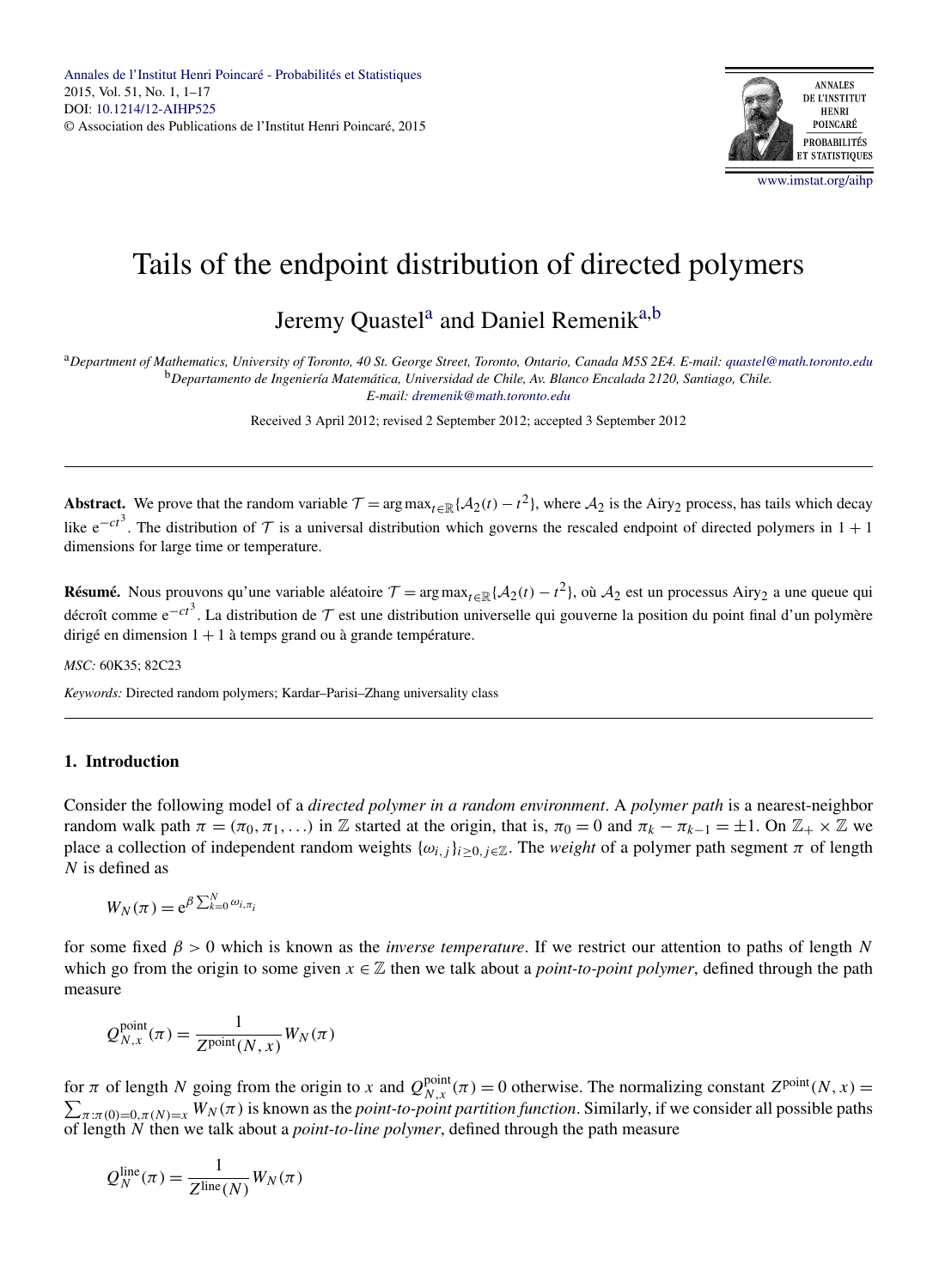<span id="page-1-0"></span>for  $\pi$  of length *N* and  $Q_N^{\text{line}}(\pi) = 0$  otherwise, with the *point-to-line partition function*  $Z^{\text{line}}(N) = \sum_{k=-N}^{N} Z^{\text{point}}(N, k)$ *k)*.

Our main interest will be the point-to-line case. The main quantities of interest in this case are the partition function and the position of the endpoint of the randomly chosen path, which we will denote by  $\mathcal{T}_N$ . It is widely believed that these quantities should satisfy the scalings

$$
log(Z^{line}(N)) \sim aN + bN^{1/3}\chi
$$
 and  $\mathcal{T}_N \sim N^{2/3}\mathcal{T}$ ,

where the constants *a* and *b* may depend on the distribution of the  $\omega_{i,j}$  and  $\beta$ , but  $\chi$  and  $\tau$  should be universal (up to some moment assumptions on the  $\omega_{i,j}$ 's).

While there are few results available in the general case described above, the zero-temperature limit  $\beta \to \infty$ , known as *last passage percolation*, is very well understood, at least for some specific choices of the environment variables *ωi,j* . We will restrict the discussion to *geometric last passage percolation*, where one considers a family  ${\omega_{i,j}}_{i \in \mathbb{Z}^+, j \in \mathbb{Z}}$  of independent geometric random variables with parameter *q* (i.e.,  $\mathbb{P}(\omega_{i,j} = k) = q(1 - q)^k$  for  $k ≥ 0$ ) and defines the *point-to-point last passage time* by

$$
L(N, y) = \max_{\pi: \pi(0) = 0, \pi(N) = y} \sum_{i=0}^{N} \omega_{i, \pi(i)}
$$

and the *point-to-line last passage time* by

$$
L(N) = \max_{y = -N, ..., N} L(N, y).
$$

We remark that this model is usually defined on  $(\mathbb{Z}^+)^2$ , which corresponds to rotating our picture by 45 degrees and working on the dual lattice. Although the exact results we will describe next have been proved for that case, the picture in our situation is morally the same, and hence for simplicity we present the results for last passage percolation on  $\mathbb{Z}_+\times \mathbb{Z}$ .

We define the rescaled process  $t \mapsto H_N(t)$  by linearly interpolating the values given by scaling  $L(N, y)$  through the relation

$$
L(N, y) = c_1 N + c_2 N^{1/3} H_N(c_3 N^{-2/3} y),
$$

where the constants  $c_i$  have explicit expressions which depend only on  $q$  and can be found in [\[12\]](#page-16-0). The point-to-line rescaled process is then given by

$$
G(N) = \sup_{t \in [-c_3 N^{1/3}, c_3 N^{1/3}]} H_N(t),
$$

and it is known in this case [\[4\]](#page-16-0) that

$$
G(N) \sim aN + bN^{1/3}\chi \tag{1.1}
$$

with *χ* having the Tracy–Widom largest eigenvalue distribution for the Gaussian Orthogonal Ensemble (GOE) from random matrix theory [\[24\]](#page-16-0) (the analogous result holds in the point-to-point case with *χ* now having the Tracy–Widom largest eigenvalue distribution for the Gaussian Unitary Ensemble (GUE) [\[23\]](#page-16-0)). On the other hand, [\[12\]](#page-16-0) showed that

$$
H_N(t) \to \mathcal{A}_2(t) - t^2
$$

in distribution as  $N \to \infty$ , in the topology of uniform convergence on compact sets. Here  $A_2$  is the Airy<sub>2</sub> process, which we describe below, and which is a universal limiting spatial fluctuation process in such models. As a consequence of Johansson's result (see also [\[6\]](#page-16-0)), (1.1) translates into

$$
\mathbb{P}\left(\sup_{t\in\mathbb{R}}\left(\mathcal{A}_2(t)-t^2\right)\leq m\right)=F_{\text{GOE}}\left(4^{1/3}m\right)
$$
\n(1.2)

(the  $4^{1/3}$  arises from scaling considerations, or alternatively from the direct proof given in [\[6\]](#page-16-0)).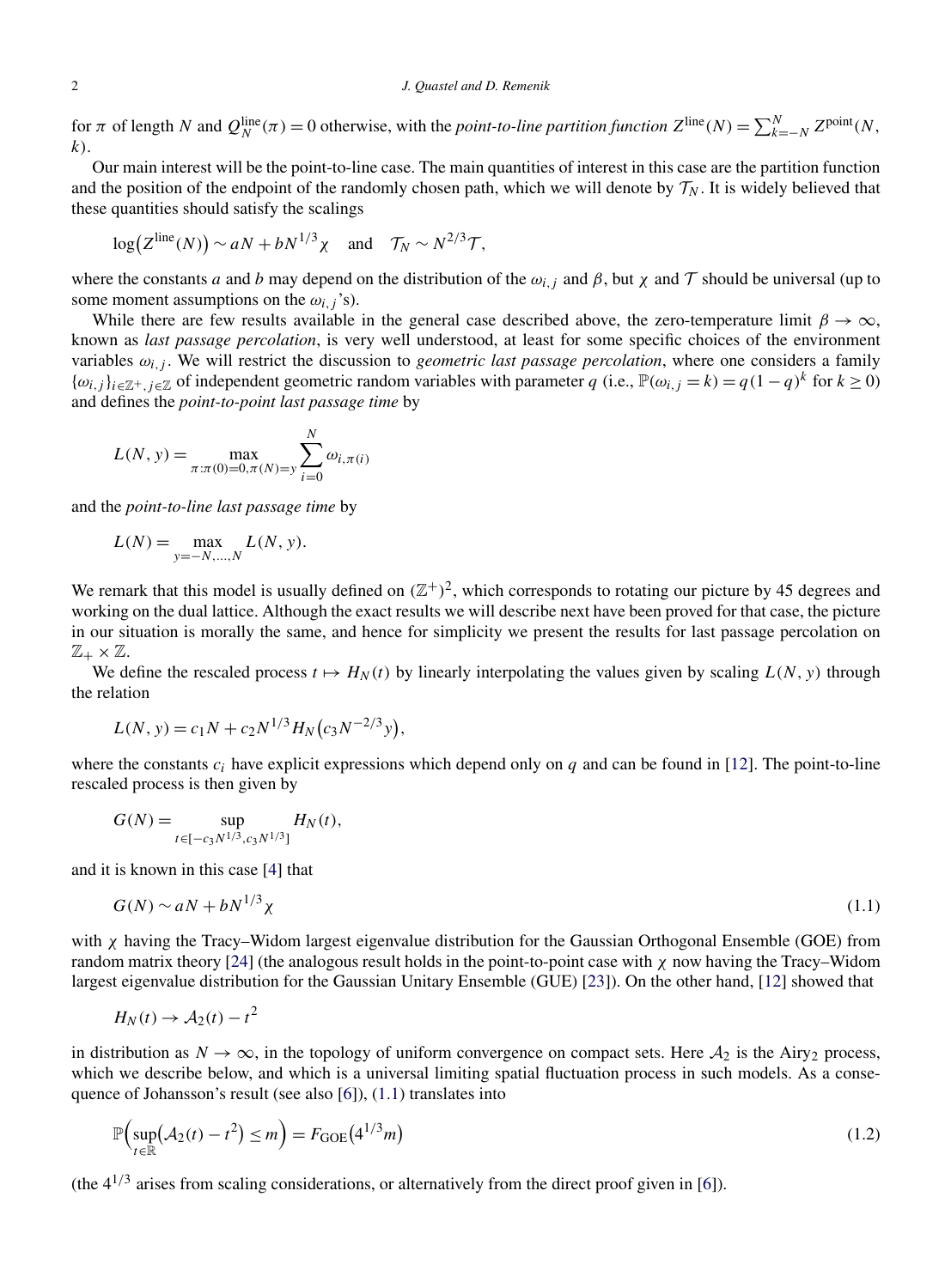<span id="page-2-0"></span>The Airy<sub>2</sub> process was introduced by [\[16\]](#page-16-0), and is defined through its finite-dimensional distributions, which are given by a Fredholm determinant formula: given  $x_0, \ldots, x_n \in \mathbb{R}$  and  $t_0 < \cdots < t_n$  in  $\mathbb{R}$ ,

$$
\mathbb{P}(\mathcal{A}_2(t_0) \le x_0, \dots, \mathcal{A}_2(t_n) \le x_n) = \det(I - f^{1/2} K_{\text{ext}} f^{1/2})_{L^2(\{t_0, \dots, t_n\} \times \mathbb{R})},\tag{1.3}
$$

where we have counting measure on  $\{t_0, \ldots, t_n\}$  and Lebesgue measure on  $\mathbb{R}$ , f is defined on  $\{t_0, \ldots, t_n\} \times \mathbb{R}$  by  $f(t_j, x) = \mathbf{1}_{x \in (x_i, \infty)}$ , and the *extended Airy kernel* [\[9,13,16\]](#page-16-0) is defined by

$$
K_{\text{ext}}(t,\xi;t',\xi') = \begin{cases} \int_0^\infty d\lambda e^{-\lambda(t-t')} \operatorname{Ai}(\xi+\lambda) \operatorname{Ai}(\xi'+\lambda), & \text{if } t \ge t'\\ -\int_{-\infty}^0 d\lambda e^{-\lambda(t-t')} \operatorname{Ai}(\xi+\lambda) \operatorname{Ai}(\xi'+\lambda), & \text{if } t < t', \end{cases}
$$

where  $Ai(\cdot)$  is the Airy function. In particular, the one point distribution of  $A_2$  is given by the Tracy–Widom GUE distribution. An alternative formula for  $A_2$  due to [\[16\]](#page-16-0), which is the starting of the proofs given in [\[6\]](#page-16-0) of [\(1.2\)](#page-1-0) and [\(1.8\)](#page-4-0) below, and also of the main result of this paper, is given by

$$
\mathbb{P}(A_2(t_0) \le x_0, ..., A_2(t_n) \le x_n)
$$
  
= det $(I - K_{\text{Ai}} + \bar{P}_{x_0}e^{(t_0 - t_1)H}\bar{P}_{x_1}e^{(t_1 - t_2)H} ... \bar{P}_{x_n}e^{(t_n - t_0)H}K_{\text{Ai}}),$  (1.4)

where  $K_{\text{Ai}}$  is the *Airy kernel* 

$$
K_{\mathrm{Ai}}(x, y) = \int_{-\infty}^{0} d\lambda \, \mathrm{Ai}(x - \lambda) \, \mathrm{Ai}(y - \lambda),
$$

*H* is the *Airy Hamiltonian*  $H = -\partial_x^2 + x$  and  $\bar{P}_a$  denotes the projection onto the interval  $(-\infty, a]$ . Here, and in everything that follows, the determinant means the Fredholm determinant on the Hilbert space  $L^2(\mathbb{R})$ , unless a different Hilbert space is indicated in the subscript (the last formula (1.4) should be compared with (1.3), where the Fredholm determinant is computed in an extended space). The equivalence of (1.3) and (1.4) was derived in [\[16\]](#page-16-0) and [\[17\]](#page-16-0). We refer the reader to [\[6,18\]](#page-16-0) for more details.

Coming back to geometric last passage percolation, we turn to the random variables

$$
\mathcal{T}_N = \inf \Bigl\{ t : \sup_{s \le t} H_N(s) = \sup_{s \in \mathbb{R}} H_N(s) \Bigr\},\,
$$

which correspond to the location of the endpoint of the maximizing path with unconstrained endpoint (that is, the zero-temperature point-to-line polymer). From the above discussion one expects the following:

### **Theorem 1.** *Let*  $\mathcal{T} = \arg \max_{t \in \mathbb{R}} \{A_2(t) - t^2\}$ . *Then, as*  $N \to \infty$ ,  $\mathcal{T}_N \to \mathcal{T}$  *in distribution.*

This result was proved by [\[12\]](#page-16-0) under the additional hypothesis that the supremum of  $A_2(t) - t^2$  is attained at a unique point. The uniqueness was proved, using two different methods, by [\[7\]](#page-16-0) and by Moreno Flores and us [\[15\]](#page-16-0).

Although the result of Theorem 1 has only been proved in the case of geometric (or exponential) last passage percolation, the key point is that the *polymer endpoint distribution* is expected to be *universal* for directed polymers in random environments in  $1 + 1$  dimensions, and even more broadly in the KPZ universality class, for example in particle models such as asymmetric attractive interacting particle systems (e.g. the asymmetric exclusion process), where second class particles play the role of polymer paths. This problem has received quite a bit of recent interest in the physics literature, see [\[15\]](#page-16-0) and references therein for more details.

In [\[15\]](#page-16-0) we obtained an explicit expression for the distribution of  $\mathcal T$ . More precisely, we obtained an explicit expression for the joint density of

$$
\mathcal{T} = \underset{t \in \mathbb{R}}{\arg \max} \Big\{ \mathcal{A}_2(t) - t^2 \Big\} \quad \text{and} \quad \mathcal{M} = \underset{t \in \mathbb{R}}{\max} \Big\{ \mathcal{A}_2(t) - t^2 \Big\},
$$

which we will denote as  $f(t, m)$ . To state the formula we need some definitions. Let  $B_m$  be the integral operator with kernel

$$
B_m(x, y) = \text{Ai}(x + y + m).
$$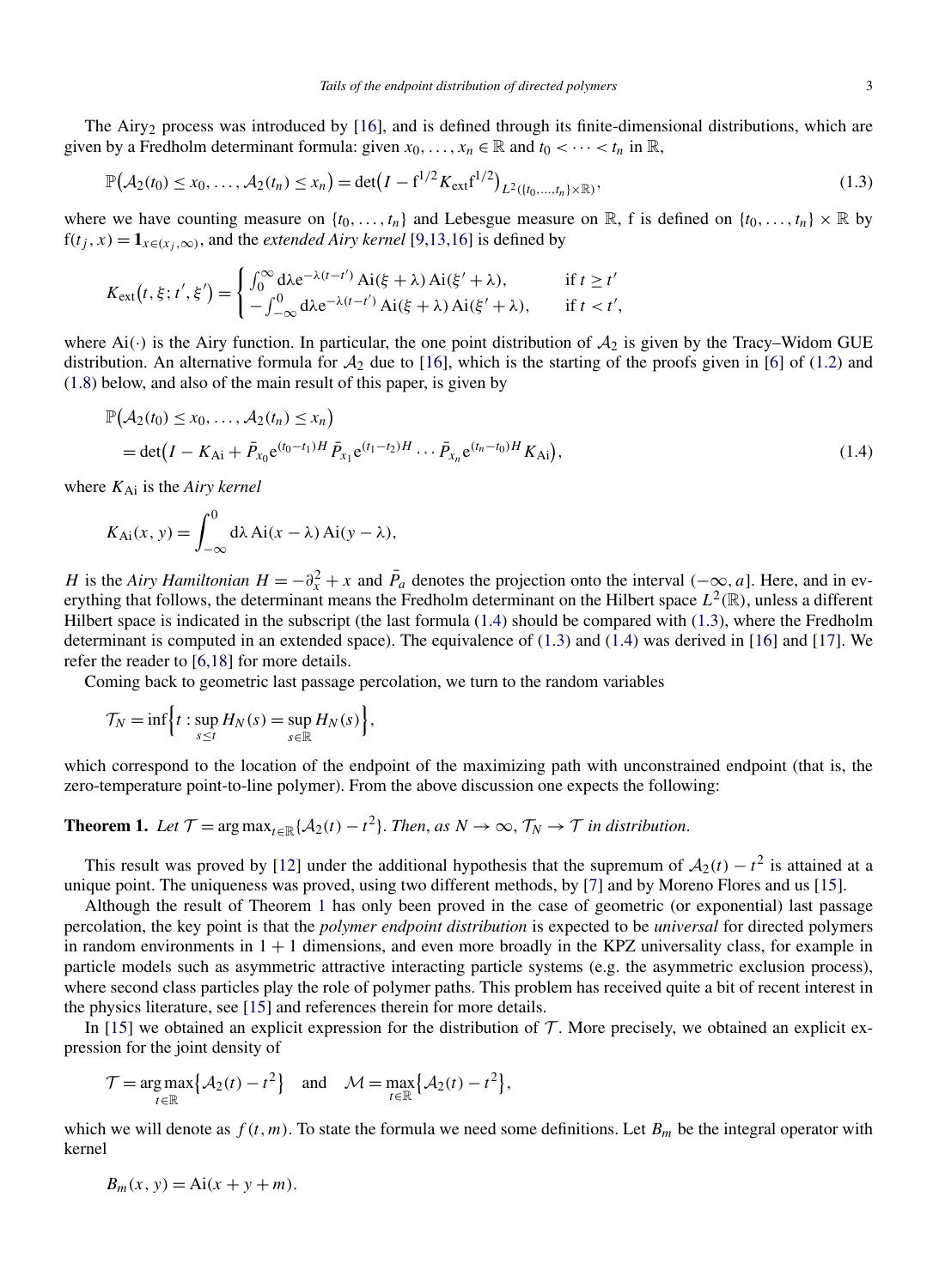<span id="page-3-0"></span>Recall that [\[8\]](#page-16-0) showed that *F*<sub>GOE</sub> can be expressed as the determinant

$$
F_{GOE}(m) = \det(I - P_0 B_m P_0),\tag{1.5}
$$

where  $P_a$  denotes the projection onto the interval  $[a, \infty)$  (the formula essentially goes back to [\[20\]](#page-16-0)). In particular, note that since  $F_{GOE}(m) > 0$  for all  $m \in \mathbb{R}$ , (1.5) implies that  $I - P_0 B_m P_0$  is invertible. For  $t, m \in \mathbb{R}$  define the function

$$
\psi_{t,m}(x) = 2e^{xt} \left[ t \text{ Ai}(x + m + t^2) + \text{Ai}'(x + m + t^2) \right]
$$

and the kernel

$$
\Psi_{t,m}(x, y) = 2^{1/3} \psi_{t,m}(2^{1/3} x) \psi_{-t,m}(2^{1/3} y).
$$

Then the joint density of  $T$  and  $M$  is given by

$$
f(t,m) = \det(I - P_0 B_{4^{1/3}m} P_0 + P_0 \Psi_{t,m} P_0) - F_{\text{GOE}}(4^{1/3}m)
$$
  
= tr[(I - P\_0 B\_{4^{1/3}m} P\_0)^{-1} P\_0 \Psi\_{t,m} P\_0] F\_{\text{GOE}}(4^{1/3}m). (1.6)

Integrating over *m* one obtains a formula for the probability density  $f_{\text{end}}(t)$  of  $\mathcal{T}$ , although it does not appear that the resulting integral can be computed explicitly. One can readily check nevertheless that  $f_{\text{end}}(t)$  is symmetric in *t*. Figure 1, taken from [\[15\]](#page-16-0), shows a plot of the marginal  $\mathcal T$  density.

The goal of this paper is to study the decay of the tails of  $T$ . We will prove:

**Theorem 2.** *There is a*  $c > 0$  *such that for every*  $\kappa > \frac{32}{3}$  *and large enough t*,

$$
e^{-\kappa t^3} \le \mathbb{P}(|\mathcal{T}| > t) \le c e^{(-4/3)t^3 + 2t^2 + \mathcal{O}(t^{3/2})}.
$$

We believe that the correct exponent is the  $-\frac{4}{3}$  obtained in the upper bound (we remark that we have not attempted to get better estimates on the lower order terms in the upper bound). The tail decay of order e−*ct*<sup>3</sup> confirms a prediction made in the physics literature in [\[11\]](#page-16-0), see also [\[14\]](#page-16-0). Their idea is to argue by analogy with the argmax of Brownian motion minus a parabola. In that case one has a complete analytical solution [\[10\]](#page-16-0).

We will give two proofs of the upper bound, both in Section [2.](#page-4-0) The first one is based on a direct application of the formula (1.6) for the joint density of  $T$  and M. The second proof will start from a probabilistic argument and then use the continuum statistics formula for the Airy<sub>2</sub> process obtained in [\[6\]](#page-16-0) to estimate the probability that the maximum is attained very far from the origin. This formula corresponds to the continuum limit of [\(1.4\)](#page-2-0) and is given



Fig. 1. Plot of the density of  $T$  compared with a Gaussian density with the same variance 0.2409 (dashed line). The excess kurtosis  $\mathbb{E}(\mathcal{T}^4)/\mathbb{E}(\mathcal{T}^2)^2 - 3$  is  $-0.2374$ .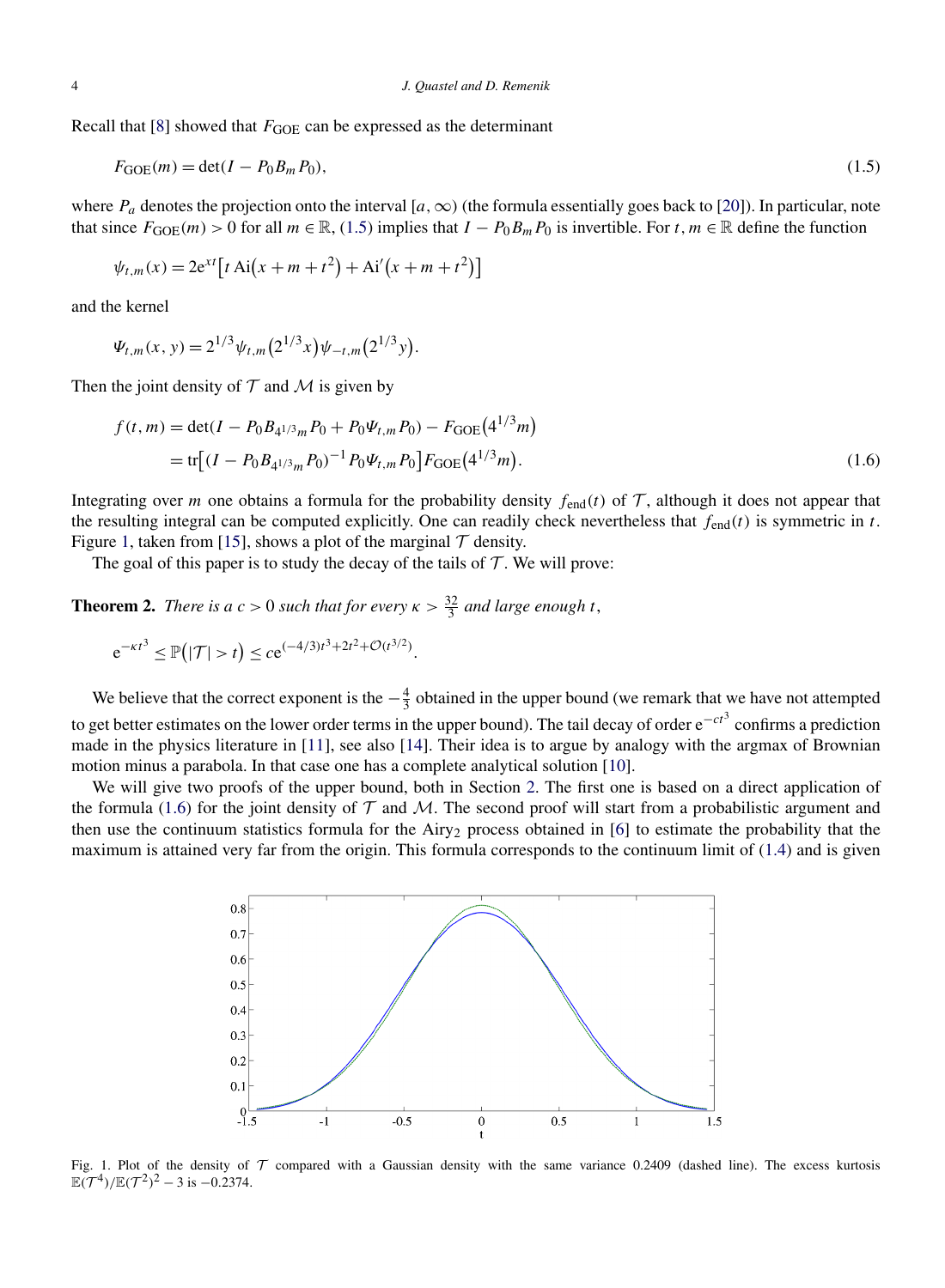<span id="page-4-0"></span>
$$
\partial_t u + Hu = 0 \quad \text{for } x < g(t), t \in (\ell, r),
$$
\n
$$
u(\ell, x) = f(x) \mathbf{1}_{x < g(\ell)},
$$
\n
$$
u(t, x) = 0 \quad \text{for } x \ge g(t).
$$
\n
$$
(1.7)
$$

Then

$$
\mathbb{P}(\mathcal{A}_2(t) \le g(t) \text{ for } t \in [\ell, r]) = \det(I - K_{\text{Ai}} + \Theta_{[\ell, r]}^g e^{(r-\ell)H} K_{\text{Ai}}). \tag{1.8}
$$

We remark that in the second proof actually get an upper bound with a larger  $O(t^2)$  correction in the exponent.

Not surprisingly, the lower bound turns out to be more difficult (in fact, for the upper bound we can basically use the estimate  $|\det(I+A) - \det(I+B)| \leq \|A-B\|_1 e^{1 + \|A\|_1 + \|B\|_1}$  for trace class operators *A* and *B* directly to estimate the decay by computing the trace norm of two operators; no such estimate is available for the lower bound). In this case we will have to use a probabilistic argument to extract the lower bound from the well-known exact asymptotics for the tails of the GUE distribution, and then show that the remaining terms are of lower order. For this last task we will use again (1.8), but the argument is much more complicated than for the upper bound. Interestingly, it will involve turning an instance of  $(1.8)$  which mixes continuum and discrete statistics for  $\mathcal{A}_2$  back into an extended kernel formula.

#### *Remark 1.1.*

- 1. *A few days before submitting this article*, *we became aware of the very recent work of* [\[21\]](#page-16-0), *where he obtains*, *using non-rigorous arguments*, *an alternative formula for the joint distribution function of* M *and* T . *His formula is obtained by taking the limit in N of a known formula for the joint distribution of the maximum and location of the maximum for the top line of N non-intersecting Brownian excursions*, *which is expected to converge to the* Airy2 *process*. *The resulting formula is expressed in terms of quantities associated to the Hastings–McLeod solution of the Painlevé II equation*, *and has tails decaying like* e*(*−4*/*3*)t*<sup>3</sup> .
- 2. *During the refereeing process*, [\[3\]](#page-16-0) *proved the equivalence of the formula of* [\[21\]](#page-16-0) *and* [\(1.6\)](#page-3-0). *Hence the rigorous validity of the formula of* [\[21\]](#page-16-0) *is established based on* [\[15\]](#page-16-0), *as well as the tail decay*.

#### **2. Upper bound**

Throughout the paper *c* and *C* will denote positive constants whose values may change from line to line. We will denote by  $\|\cdot\|_{op}$ ,  $\|\cdot\|_1$  and  $\|\cdot\|_2$  respectively the operator, trace class and Hilbert–Schmidt norms of operators on  $L^2(\mathbb{R})$  (see Section 3 of [\[6\]](#page-16-0) for the definitions or [\[22\]](#page-16-0) for a complete treatment). We will use the following facts repeatedly (they can all be found in [\[22\]](#page-16-0)): if *A* and *B* are bounded linear operators on  $L^2(\mathbb{R})$ , then

$$
||AB||_1 \le ||A||_2 ||B||_2, \qquad ||AB||_2 \le ||A||_{op} ||B||_2, \qquad ||AB||_2 \le ||A||_2 ||B||_{op},
$$
  

$$
||A||_{op} \le ||A||_2 \le ||A||_1,
$$
  

$$
||A||_2^2 = \int_{\mathbb{R}^2} dx dy A(x, y)^2,
$$
 (2.1)

where in the last one we are assuming that *A* has integral kernel *A(x, y)*. We will also use the bound

$$
\left|\det(I+A) - \det(I+B)\right| \le \|A-B\|_1 e^{\|A\|_1 + \|B\|_1 + 1} \le \|A-B\|_1 e^{\|A-B\|_1 + 2\|B\|_1 + 1} \tag{2.2}
$$

for any two trace class operators *A* and *B*.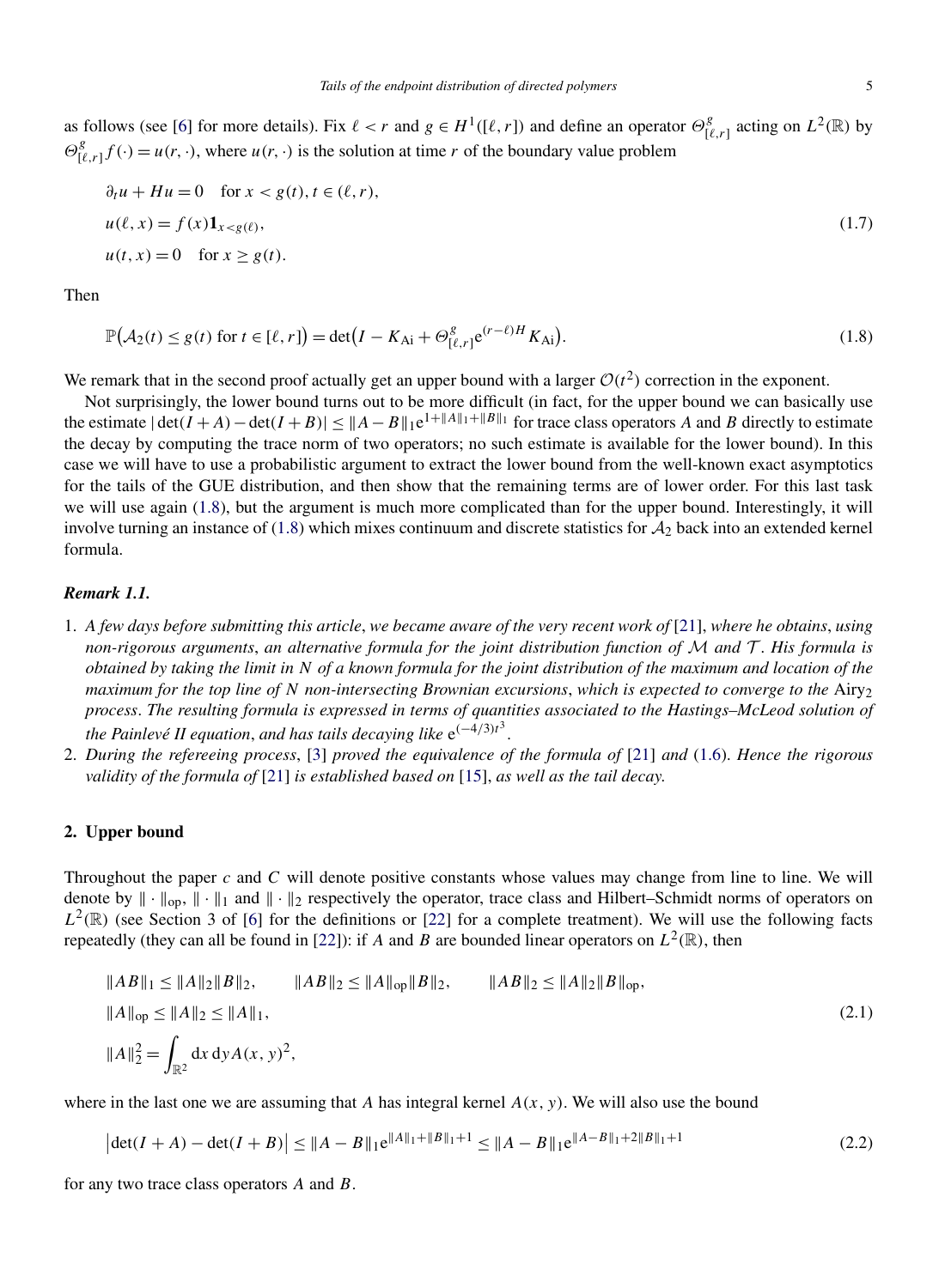<span id="page-5-0"></span>We recall that the shifted Airy functions  $\phi_{\lambda}(x) = Ai(x - \lambda)$  are the generalized eigenfunctions of the Airy Hamiltonian, as  $H\phi_{\lambda} = \lambda \phi_{\lambda}$ , and the Airy kernel  $K_{\text{Ai}}$  is the projection of *H* onto its negative generalized eigenspace (see Remark 1.1 of [\[6\]](#page-16-0)). This implies that  $e^{sH}K_{Ai}$  has integral kernel

$$
e^{sH} K_{Ai}(x, y) = \int_0^\infty d\lambda e^{-s\lambda} Ai(x + \lambda) Ai(y + \lambda).
$$
 (2.3)

It also implies that  $e^{aH}K_{Ai}e^{bH}K_{Ai} = e^{(a+b)H}K_{Ai}$ . We will use this fact several times in this and the next section.

#### 2.1. *First proof*

We start by writing

$$
\mathbb{P}(\mathcal{T} > t) \leq \mathbb{P}(\mathcal{T} > t, \mathcal{M} > -2t) + \mathbb{P}(\mathcal{M} \leq -2t).
$$

By [\(1.2\)](#page-1-0) the second probability on the right side equals  $F_{GOE}(-2^{5/3}t) \leq ce^{-(4/3)t^3}$ , where the tail bound can be found in [\[2\]](#page-16-0). Thus it will be enough to prove that

$$
\mathbb{P}(\mathcal{T} > t, \mathcal{M} > -2t) \le c e^{(-4/3)t^3 + 2t^2 + \mathcal{O}(t^{3/2})}.
$$
\n(2.4)

Let  $s \geq t$ . We will assume for the rest of the proof that  $m > -2t$ . Using [\(1.5\)](#page-3-0) and the first formula in [\(1.6\)](#page-3-0) we get from  $(2.2)$  that

$$
f(s,m) \leq \|P_0 \Psi_{s,m} P_0\|_1 e^{1+2\|P_0 B_{4^{1/3}m} P_0\|_1 + \|P_0 \Psi_{s,m} P_0\|_1}.
$$
\n(2.5)

Using the identity

$$
\int_{-\infty}^{\infty} du A i(a+u) A i(b-u) = 2^{-1/3} A i (2^{-1/3} (a+b))
$$

and letting  $\varepsilon = t^{-1}$  we may write

$$
P_0 B_{4^{1/3}m} P_0 = 2^{1/3} Q_1 Q_2
$$
  
with  $Q_1(x, \lambda) = \mathbf{1}_{x \ge 0} \text{Ai}(2^{1/3}x + m + \lambda)e^{(1/2)\varepsilon\lambda}$ ,  $Q_2(\lambda, y) = e^{(-1/2)\varepsilon\lambda} \text{Ai}(2^{1/3}y + m - \lambda)\mathbf{1}_{y \ge 0}$ . (2.6)

Lemma [4.2](#page-12-0) now gives

$$
||P_0B_{4^{1/3}m}P_0||_1 \le ct^{3/2}.\tag{2.7}
$$

On the other hand, recall that the trace norm of an operator  $\Psi$  acting on  $L^2(\mathbb{R})$  is defined as

$$
\|\Psi\|_1=\sum_{n=1}^\infty \langle e_n, |\Psi|e_n\rangle,
$$

where  $\{e_n\}_{n\geq 1}$  is any orthonormal basis of  $L^2(\mathbb{R})$  and  $|\Psi| = \sqrt{\Psi^* \Psi}$  is the unique positive square root of the operator  $\Psi^* \Psi$ . For the case  $\Psi = P_0 \Psi_{s,m} P_0$ , since  $\Psi$  is a rank one operator it is easy to check that  $\Psi^* \Psi$  has only one eigenvector, and in fact it is given by  $\mathbf{1}_{x\geq 0}\psi_{-s,m}(2^{1/3}x)$  with associated eigenvalue  $\lambda_{s,m}$  $2^{1/3} \|P_0 \psi_{s,m}(2^{1/3} \cdot) \|_2^2 \|P_0 \psi_{-s,m}(2^{1/3} \cdot) \|_2^2$ . We deduce that  $\|P_0 \psi_{s,m}(2^{1/3} \cdot) \|_1^2 = \sqrt{\lambda_{s,m}}$ , and then by (2.5) and (2.7) we get

$$
\int_{-2t}^{\infty} dm f(s, m) \le \int_{-2t}^{\infty} dm \sqrt{\lambda_{s,m}} e^{1 + ct^{3/2} + \sqrt{\lambda_{s,m}}}.
$$
\n(2.8)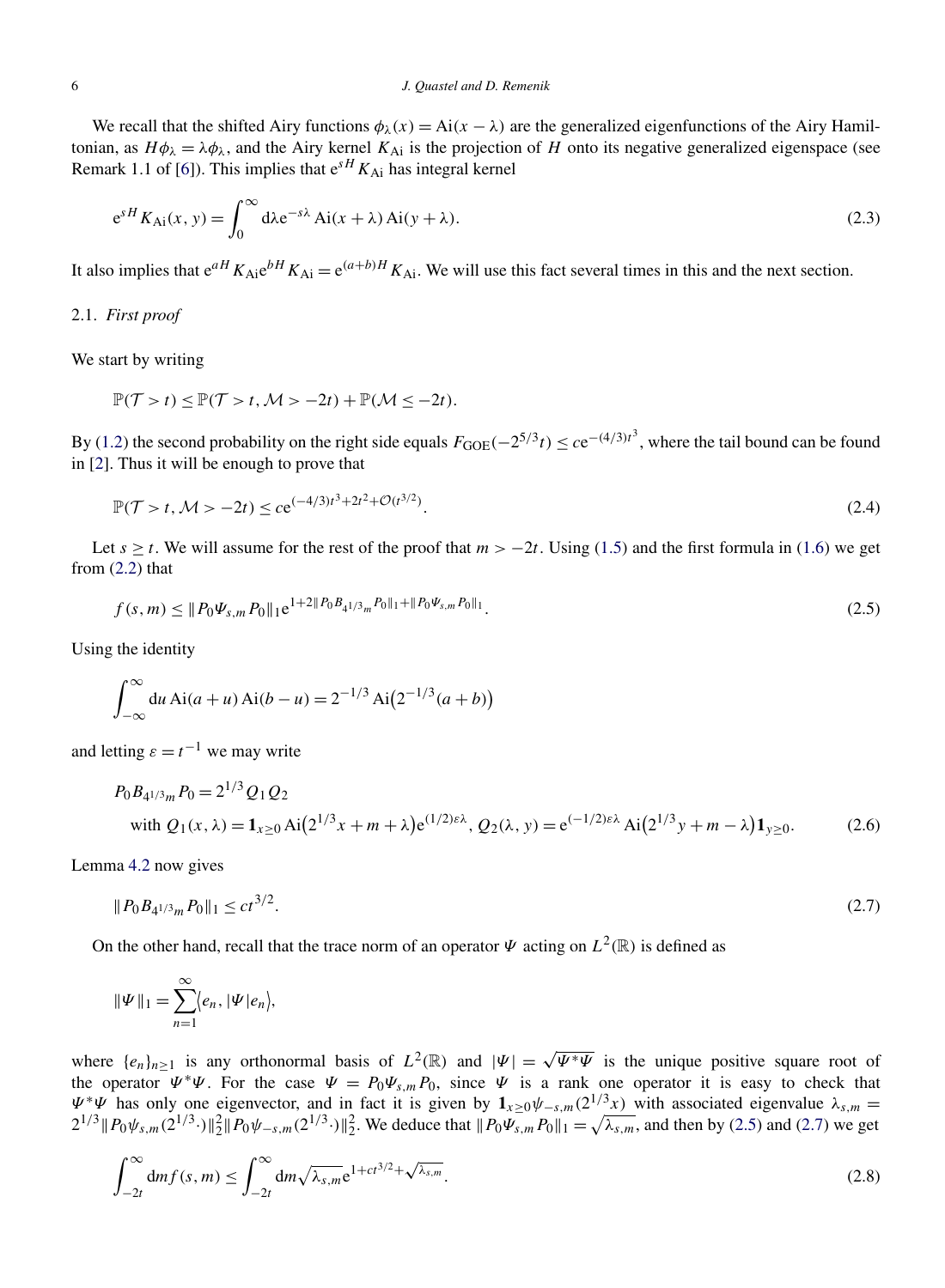<span id="page-6-0"></span>Now Lemma [4.3](#page-13-0) gives

$$
\int_{-2t}^{\infty} dm \sqrt{\lambda_{s,m}} = 2^{1/6} \int_{-2t}^{\infty} dm \| P_0 \psi_{s,m} (2^{1/3} \cdot) \|_2 \| P_0 \psi_{-s,m} (2^{1/3} \cdot) \|_2
$$
  
\n
$$
\leq 2^{1/6} \Biggl[ \int_{-2t}^{\infty} dm \| P_0 \psi_{s,m} (2^{1/3} \cdot) \|_2^2 \Biggr]^{1/2} \Biggl[ \int_{-2t}^{\infty} dm \| P_0 \psi_{-s,m} (2^{1/3} \cdot) \|_2^2 \Biggr]^{1/2}
$$
  
\n
$$
\leq c e^{(-4/3)s^3 + 2st},
$$

and it is not hard to see from the proof of Lemma [4.3](#page-13-0) that  $\lambda_{s,m}$  is bounded uniformly for  $m \ge -2t$ ,  $s > t$  and large enough *t*. We deduce then from [\(2.8\)](#page-5-0) that  $\int_{-2t}^{\infty} dm f(s, m) \leq c e^{(-4/3)s^3 + 2st + \mathcal{O}(t^{3/2})}$ , and hence

$$
\mathbb{P}(\mathcal{T} > t, \mathcal{M} > -2t) = \int_{t}^{\infty} ds \int_{-2t}^{\infty} dm f(s, m) \le c \int_{t}^{\infty} ds e^{(-4/3)s^{3} + 2st + \mathcal{O}(t^{2})}
$$
  

$$
\le c e^{(-4/3)t^{3} + 2t^{2} + \mathcal{O}(t^{3/2})},
$$

where the last estimate can be easily obtained from an application of Laplace's method, see the proof of Lemma [4.1](#page-12-0) for a similar estimate. This gives [\(2.4\)](#page-5-0) and the upper bound of Theorem [2.](#page-3-0)

#### 2.2. *Second proof*

Since we already have a full proof of the upper bound, we will skip some details. The key result for this proof is the following:

*.*

**Proposition 2.1.** *Fix*  $L \geq 1$ *. Then there is a*  $c > 0$  *such that for every*  $m > 0$ 

$$
\mathbb{P}\Big(\sup_{x \in [-L,L]} \mathcal{A}_2(x) > m+1\Big) \le c e^{(-4/3)m^{3/2}}
$$

**Proof.** By [\(1.8\)](#page-4-0) we have, writing  $g_m(s) = s^2 + m$ ,

$$
\mathbb{P}\Big(\sup_{x \in [-L,L]} \mathcal{A}_2(x) \le m + 1\Big) \ge \mathbb{P}\Big(\sup_{x \in [-L,L]} (\mathcal{A}_2(x) - x^2) \le m\Big) \n= \det(I - K_{Ai} + e^{LH} K_{Ai} \Theta_{[-L,L]}^{g_m} e^{LH} K_{Ai}),
$$
\n(2.9)

where we have used the cyclic property of the determinant together with the identity  $e^{2LH}K_{Ai} = e^{LH}K_{Ai}e^{LH}K_{Ai}$  (see the remark after [\(2.3\)](#page-5-0)). Now recall from Theorem 1.3 of [\[6\]](#page-16-0) that

$$
F_{\text{GOE}}(4^{1/3}m) = \det(I - e^{LH} K_{\text{Ai}} R_L e^{LH} K_{\text{Ai}}),
$$

where  $R_L$  is defined in (1.5) in [\[6\]](#page-16-0). Therefore by [\(2.2\)](#page-4-0) we deduce that

$$
\det(I - K_{\text{Ai}} + e^{LH} K_{\text{Ai}} \Theta_{[-L,L]}^{g_m} e^{LH} K_{\text{Ai}}) \ge F_{\text{GOE}}(4^{1/3} m) - ||A - B||_1 e^{1 + ||A - B||_1 + 2||B||_1},\tag{2.10}
$$

where

$$
A = K_{\text{Ai}} - e^{LH} K_{\text{Ai}} \Theta_{[-L,L]}^{\beta m} e^{LH} K_{\text{Ai}} \quad \text{and} \quad B = e^{LH} K_{\text{Ai}} R_L e^{LH} K_{\text{Ai}}
$$

and we have used the triangle inequality in the exponent. Now  $||B||_1$  can easily be bounded by some constant uniformly in  $m > 0$  by an argument similar to the one used to obtain [\(2.7\)](#page-5-0). On the other hand, using the decomposition of  $\Theta_{[-L,L]}^{g_m}$ given in  $(3.5)$  in  $[6]$  we have

$$
A - B = e^{LH} K_{\text{Ai}} \Omega_L e^{LH} K_{\text{Ai}},
$$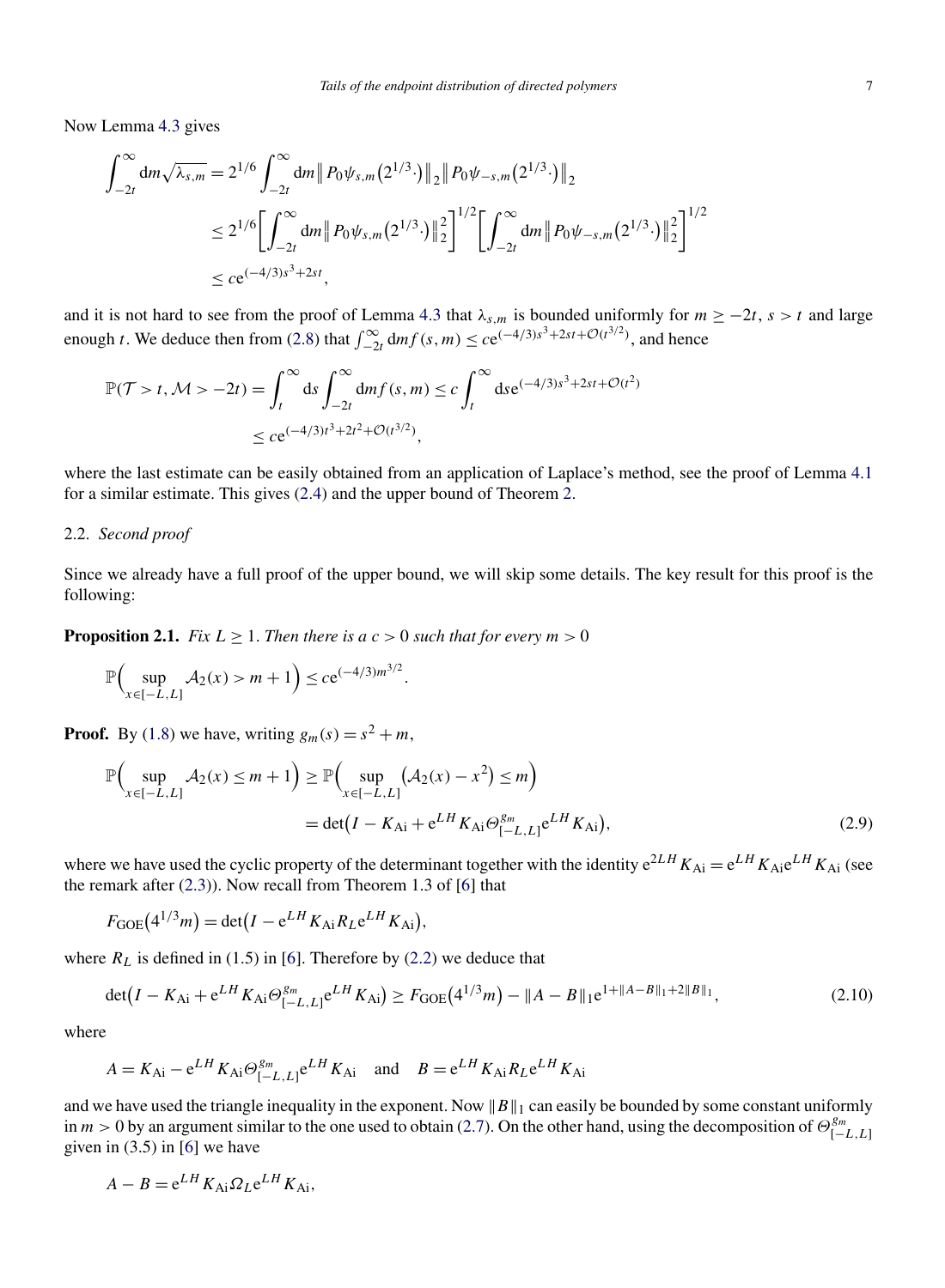<span id="page-7-0"></span>where  $\Omega_L = (R_L - \bar{P}_{m+L^2} R_L \bar{P}_{m+L^2}) - (e^{-2LH} - \bar{P}_{m+L^2} e^{-2LH} \bar{P}_{m+L^2})$ . By Lemma [4.4](#page-13-0) we get  $||A - B||_1 \leq c e^{-\eta m^{3/2}}$ for some  $\eta > \frac{4}{3}$ , and then using this and [\(2.10\)](#page-6-0) in [\(2.9\)](#page-6-0) we obtain

$$
\mathbb{P}\Big(\sup_{x\in[-1,1]}A_2(x)\leq m+1\Big)\geq F_{\text{GOE}}(4^{1/3}m)-ce^{-\eta m^{3/2}}.
$$

The result follows from this and the asymptotics [\[2\]](#page-16-0)  $F_{GOE}(4^{1/3}m) \ge 1 - cm^{-3/2}e^{(-4/3)m^{3/2}}$ . . — Процессиональные производствование и производствование и производствование и производствование и производст<br>В 1990 году в 1990 году в 1990 году в 1990 году в 1990 году в 1990 году в 1990 году в 1990 году в 1990 году в

Using Proposition [2.1](#page-6-0) we can derive the upper bound. Start by observing that, for fixed  $\sigma \in (0, 1)$ ,

$$
\mathbb{P}(\mathcal{T} \in [s, s+2]) \le \mathbb{P}\Big(\sup_{x \in [s, s+2]} (\mathcal{A}_2(x) - x^2) > \mathcal{A}_2(0)\Big) \le \mathbb{P}\Big(\sup_{x \in [s, s+2]} \mathcal{A}_2(x) > \mathcal{A}_2(0) + s^2\Big) \le \mathbb{P}\Big(\sup_{x \in [s, s+2]} \mathcal{A}_2(x) > (1-\sigma)s^2\Big) + \mathbb{P}(\mathcal{A}_2(0) < -\sigma s^2).
$$
\n(2.11)

The last probability equals  $F_{GUE}(-\sigma s^2)$ , and then the asymptotics obtained in [\[2\]](#page-16-0) give  $\mathbb{P}(\mathcal{A}_2(0) < -\sigma s^2) \leq$  $ce^{(-1/12)\sigma^3 s^6}$ . For the other term on the right side of ([2.1](#page-6-0)1) we use Proposition 2.1 and the stationarity of the Airy<sub>2</sub> process to write, for  $s \geq t$ ,

$$
\mathbb{P}\Big(\sup_{x\in[s,s+2]} \mathcal{A}_2(x) > (1-\sigma)s^2\Big) \leq c e^{(-4/3)[(1-\sigma)s^2-1]^{3/2}}.
$$

Therefore

$$
\mathbb{P}(\mathcal{T} \in [s, s+2]) \leq c e^{-\min\{(1/12)\sigma^3 s^6, (4/3)[(1-\sigma)s^2-1]^{3/2}\}}.
$$

Take  $\sigma = 4^{2/3} s^{-1}$  so that the minimum in the above exponent equals  $\frac{4}{3} [s^2 - 4^{2/3} s - 1]^{3/2} = \frac{4}{3} s^3 + \mathcal{O}(s^2)$  for large enough *s*. We deduce that

$$
\mathbb{P}(\mathcal{T} \in [s, s+2]) \le c e^{(-4/3)s^3 + \mathcal{O}(s^2)}.
$$

Summing this inequality over intervals of the form  $[t + 2k, t + 2(k + 1)]$  for  $k \ge 0$  gives

$$
\mathbb{P}(\mathcal{T} > t) \le c e^{(-4/3)t^3 + \mathcal{O}(t^2)}
$$

for some  $c > 0$  and large enough *t*, and now the upper bound in Theorem [2](#page-3-0) (with a worse  $O(t^2)$  correction) follows from the symmetry of  $\mathcal T$ .

#### **3. Lower bound**

As we mentioned, the lower bound turns out to be more delicate, because in this case a simple bound like [\(2.2\)](#page-4-0) is not available. The main idea of the proof is to compare the probability we are interested in with an expression involving the one-dimensional marginal of the Airy<sub>2</sub> process, and then extract the lower bound from known asymptotics for the Tracy–Widom GUE distribution. This comparison will introduce an error term, and most of the work in the proof will be to show that this error term is of lower order.

The first step in the comparison is to write, for  $t > 0$ ,  $\beta > 0$  and  $s > 0$ ,

$$
\mathbb{P}(|\mathcal{T}| > t) \ge \mathbb{P}(\mathcal{A}_2(x) - x^2 \le \beta t^2 \,\forall x \le t, \mathcal{A}_2(t+s) - (t+s)^2 > \beta t^2).
$$
\n(3.1)

The idea is the following. If *s* is now taken to be reasonably large, then  $A_2(t + s)$  and  $A_2(x)$ ,  $x \le t$ , should have decorrelated somewhat. Assuming they have completely decorrelated, we would have that the right side is bounded below by  $\mathbb{P}(\mathcal{A}_2(t+s)-(t+s)^2 > \beta t^2)$ , which has the correct decay if we choose  $s = \alpha t$ . So the whole proof comes down to estimating the correction coming from the correlation.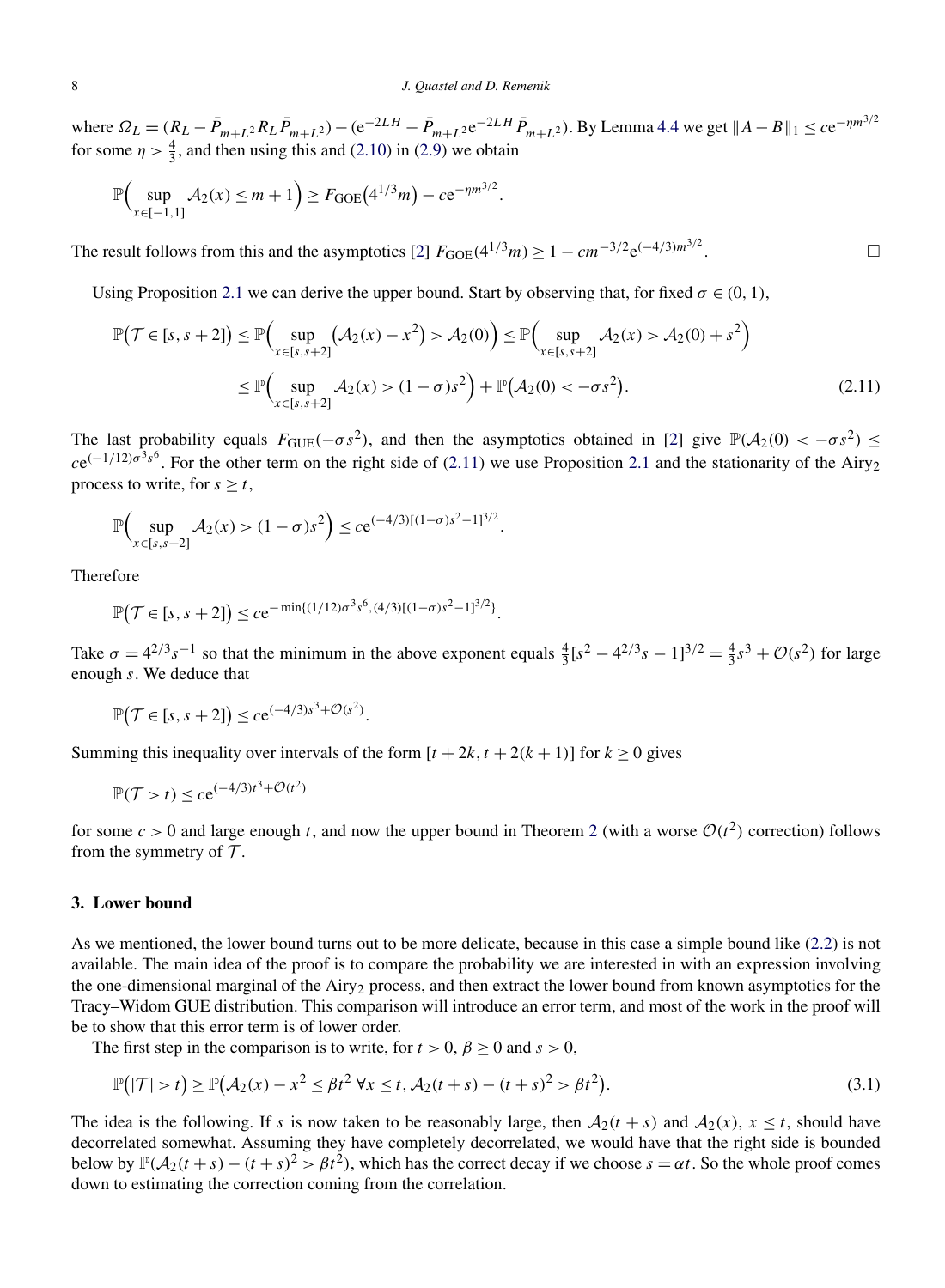<span id="page-8-0"></span>Of course, from [\(3.1\)](#page-7-0) we have

$$
\mathbb{P}(|\mathcal{T}| > t) = \mathbb{P}(\mathcal{A}_2(x) - x^2 \le \beta t^2 \,\forall x \le t) \n- \mathbb{P}(\mathcal{A}_2(x) - x^2 \le \beta t^2 \,\forall x \le t, \mathcal{A}_2(t+s) - (t+s)^2 \le \beta t^2).
$$
\n(3.2)

The bound will then follow from the following lemma.

**Lemma 3.1.** Let  $\beta > 3$ . There is an  $\alpha_0 > 0$  (which depends on  $\beta$ ) such that if  $\alpha \in (0, \alpha_0)$  and  $s = \alpha t$ , then for large *enough t we have*

$$
\mathbb{P}(A_2(x) - x^2 \le \beta t^2 \,\forall x \le t, A_2(t+s) - (t+s)^2 \le \beta t^2)
$$
  
\n
$$
\le \mathbb{P}(A_2(x) - x^2 \le \beta t^2 \,\forall x \le t) \mathbb{P}(A_2(t+s) - (t+s)^2 \le \beta t^2)
$$
  
\n
$$
\cdot \left[1 + \frac{1}{2}a_2(t+s)^{-3}e^{(-4/3)(\beta+1)^{3/2}(t+s)^3}\right],
$$

*where a*<sup>2</sup> *is defined implicitly in* (3.3).

To see how the lower bound follows from this, let  $\beta > 3$  and choose  $\alpha$  as in the lemma. Then letting  $s = \alpha t$  and using the lemma and (3.2) we get

$$
\mathbb{P}(|\mathcal{T}| > t) \ge \mathbb{P}(\mathcal{A}_2(x) - x^2 \le \beta t^2 \,\forall x \le t) \cdot \Bigg(1 - \mathbb{P}(\mathcal{A}_2(t+s) - (t+s)^2 \le \beta t^2)\Bigg[1 + \frac{1}{2}a_2(t+s)^{-3}e^{(-4/3)(\beta+1)^{3/2}(t+s)^3}\Bigg]\Bigg).
$$

Now if we let  $p_0 = \mathbb{P}(\mathcal{A}_2(x) - x^2 \le 0 \forall x \in \mathbb{R}) = F_{GOE}(0) > 0$  then, since  $t > 0$ , the first probability on the right side above is larger than  $p_0$ . On the other hand,

$$
\mathbb{P}(A_2(t+s) - (t+s)^2 \le \beta t^2) = F_{\text{GUE}}((\beta+1)t^2 + 2st + s^2) \le F_{\text{GUE}}((\beta+1)(t+s)^2)
$$
  

$$
\le 1 - a_2(t+s)^{-3} e^{(-4/3)(\beta+1)^{3/2}(t+s)^3}
$$
(3.3)

for some explicit constant  $a_2 > 0$  and large enough *t*, see for instance [\[2\]](#page-16-0) for the precise bounds on the tails of the GUE distribution. This implies that

$$
\mathbb{P}(|\mathcal{T}| > t) \ge p_0 \left( \frac{1}{2} a_2 (t+s)^{-3} e^{(-4/3)(\beta+1)^{3/2} (t+s)^3} + \frac{1}{2} a_2^2 (t+s)^{-6} e^{(-8/3)(\beta+1)^{3/2} (t+s)^3} \right)
$$
  
 
$$
\ge c(1+\alpha)^{-3} t^{-3} e^{(-4/3)(1+\beta)^{3/2} (1+\alpha)^3 t^3},
$$

and now the lower bound in Theorem [2](#page-3-0) follows from choosing  $\beta > 3$  and a small enough  $\alpha > 0$  so that  $\frac{4}{3}(1+\beta)^{3/2}(1+\beta)^{3/2}$  $(\alpha)^3 < \kappa$ .

Our goal then is to prove Lemma 3.1. For this we need an expression for the probability we want to bound. The answer follows from a simple extension of the result in [\[19\]](#page-16-0), where we obtained an explicit expression for probabilities of the form

$$
\mathbb{P}\Big(\sup_{x\leq t}(\mathcal{A}_2(x)-x^2)\leq m\Big)
$$

and showed that they to correspond (after a suitable shift) to the one-dimensional marginals of the Airy<sub>2→1</sub> process [\[5\]](#page-16-0). To state the extension of that formula, define for  $a, t \in \mathbb{R}$  the operators

$$
\varrho_{a,t} f(x) = f(2(a+t^2) - x)
$$
 and  $M_{a,t} f(x) = e^{2t(x-a-t^2)} f(x)$ 

acting on  $f \in L^2(\mathbb{R})$ . We will say that an operator acting on  $L^2(\mathbb{R})$  is *identity plus trace class* if it can be written in the form  $I + A$  with  $A$  a trace class operator.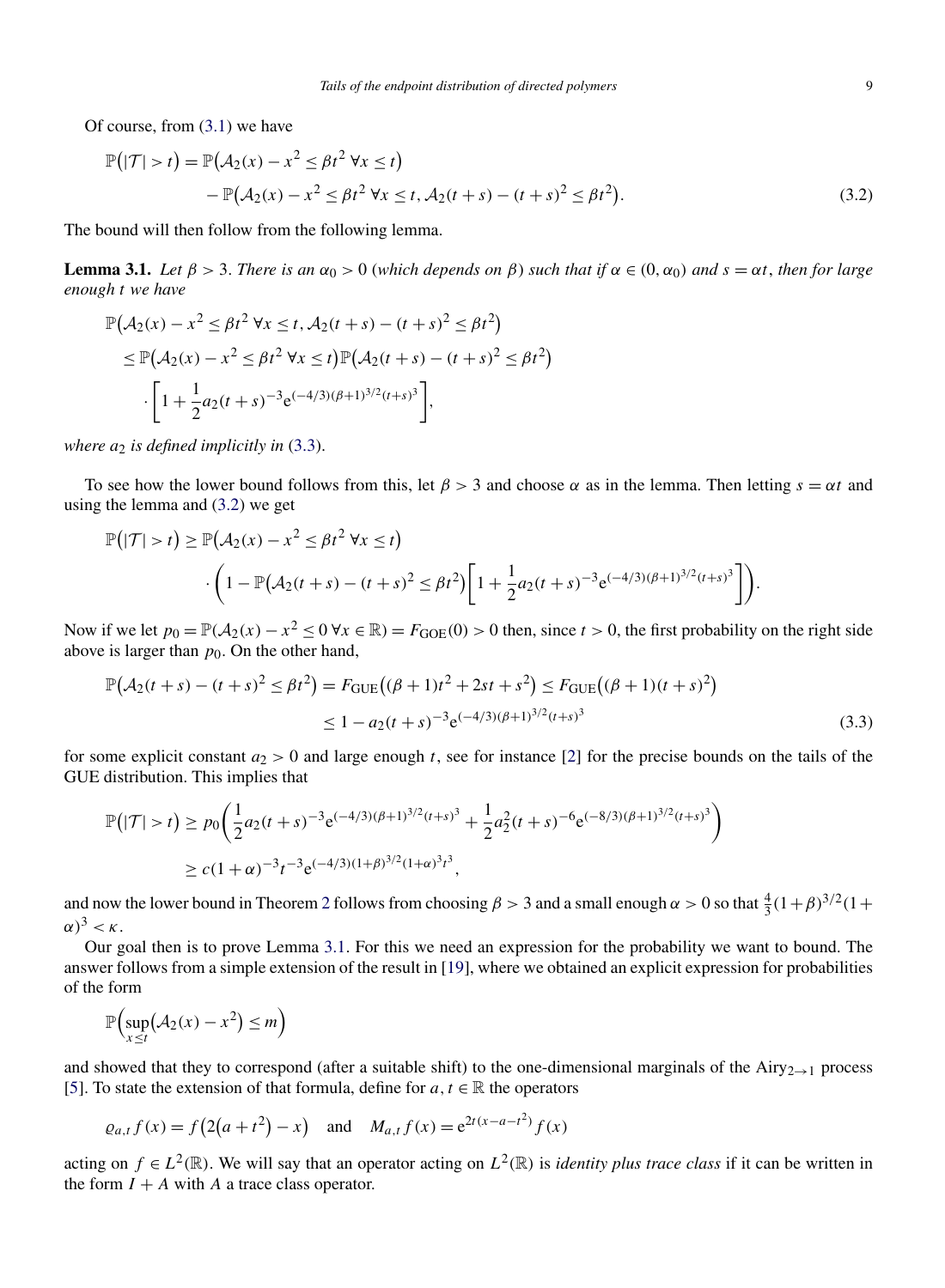<span id="page-9-0"></span>**Lemma 3.2.** *With the above definitions, and for any*  $a, b \in \mathbb{R}$  *and*  $s > 0$ ,

$$
\mathbb{P}(A_2(x) - x^2 \le a \forall x \le t, A_2(t+s) - (t+s)^2 \le b)
$$
  
= det $(I - K_{Ai} + K_{Ai}(I - M_{a,t}\varrho_{a,t})\bar{P}_{a+t^2}e^{-sH}\bar{P}_{b+(t+s)^2}e^{sH}K_{Ai}).$  (3.4)

*Moreover*, *the operator inside this determinant is identity plus trace class*.

**Proof.** For  $L > 0$  it is straighforward to adapt the proof given in [\[6\]](#page-16-0) of the continuum statistics formula [\(1.8\)](#page-4-0) to deduce that

$$
\mathbb{P}(\mathcal{A}_2(x) - x^2 \le a \,\forall x \in [-L, t], \mathcal{A}_2(t+s) - (t+s)^2 \le b)
$$
  
= det $(I - K_{Ai} + \Theta_{[-L, t]} e^{-sH} \bar{P}_{b+(t+s)^2} e^{(L+t+s)H} K_{Ai}),$ 

where  $\Theta_{[-L,t]}$  is defined as  $\Theta_{[-L,t]}^g$  (see [\(1.7\)](#page-4-0)) for  $g(x) = x^2 + a$ . Since  $e^{(L+t+s)H}K_{Ai} = e^{sH}K_{Ai}e^{(L+t)H}K_{Ai}$  and  $K_{\rm Ai} = e^{sH} K_{\rm Ai} e^{-sH} K_{\rm Ai} = e^{-sH} K_{\rm Ai} e^{sH} K_{\rm Ai}$  (see the remark after [\(2.3\)](#page-5-0)), we can use the cyclic property of the determinant to turn the last determinant into

$$
\det(I - K_{\text{Ai}} + e^{(L+t)H} K_{\text{Ai}} \Theta_{[-L,t]} e^{-sH} \bar{P}_{b+(t+s)} e^{sH} K_{\text{Ai}}). \tag{3.5}
$$

Rewriting the above operator as

$$
I - e^{-sH} K_{Ai} P_{b+(t+s)^2} e^{sH} K_{Ai} - e^{(L+t)H} K_{Ai} (e^{-(L+t)H} - \Theta_{[-L,t]}) e^{-sH} \bar{P}_{b+(t+s)^2} e^{sH} K_{Ai},
$$
(3.6)

it follows from an easy adaptation of the proof of Proposition 3.2 of [\[6\]](#page-16-0) that the operator is identity plus trace class. On the other hand, in the proof of Theorem 1 of [\[19\]](#page-16-0) it was shown that

$$
e^{(L+i)H} K_{Ai} \Theta_{[-L,t]} \longrightarrow K_{Ai} (I - M_{a,t} \varrho_{a,t}) \overline{P}_{a+t^2}
$$

in Hilbert–Schmidt norm, and a straightforward extension of the proof shows that the same holds if we post-multiply both sides by  $e^{-sH} \bar{P}_{b+(t+s)^2}N$ , where  $Nf(x) = (1+x^2)^{1/2} f(x)$ . Thus, since  $N^{-1}e^{sH} K_{\text{Ai}}$  is Hilbert–Schmidt by  $(3.4)$  in [\[6\]](#page-16-0) deduce by  $(2.1)$  that

$$
e^{(L+t)H} K_{Ai} \Theta_{[-L,t]} e^{-sH} \bar{P}_{b+(t+s)^2} e^{sH} K_{Ai} \longrightarrow K_{Ai} (I - M_{a,t} \varrho_{a,t}) \bar{P}_{a+t^2} e^{-sH} \bar{P}_{b+(t+s)^2} e^{sH} K_{Ai}
$$

in trace class norm. This together with  $(3.5)$  and  $(3.6)$  yields  $(3.4)$  and, in particular, the fact that the operator inside this determinant is identity plus trace class.  $\Box$ 

The key to obtain Lemma [3.1](#page-8-0) from Lemma 3.2 is to turn the last determinant into the determinant of a  $2 \times 2$  matrix kernel. Observe that, since  $M_{a,t}$  and  $P_{a+t^2}$  commute and  $P_{a+t^2}e_{a,t} = e_{a,t}\bar{P}_{a+t^2}$ , the formula (3.4) can be rewritten as

$$
\mathbb{P}(A_2(x) - x^2 \le a \forall x \le t, A_2(t+s) - (t+s)^2 \le b)
$$
  
= det $(I - K_{Ai} + K_{Ai}(I - Q)e^{-sH}(I - P_2)e^{sH}K_{Ai}),$  (3.7)

where

$$
P_1 = P_{a+t^2}, \qquad P_2 = P_{b+(t+s)^2} \quad \text{and} \quad Q = P_1(I + M_{a,t} \varrho_{a,t}) = P_{a+t^2} + M_{a,t} \varrho_{a,t} \bar{P}_{a+t^2}.
$$
 (3.8)

Note that  $Q^2 = Q$  (although *Q* is not a projection in  $L^2(\mathbb{R})$ , as it is an unbounded operator). This formula has exactly the same structure as the formula [\(1.4\)](#page-2-0) for the finite-dimensional distributions of the Airy<sub>2</sub> process (in the case  $n = 2$ ) which, we recall, is equivalent to the extended kernel formula [\(1.3\)](#page-2-0). The equivalence of the two types of formulas was developed by [\[16\]](#page-16-0) and [\[17\]](#page-16-0), and later made rigorous and extended to the Airy<sub>1</sub> case by us in [\[18\]](#page-16-0). The same method will work for  $(3.7)$ , and the result is the following: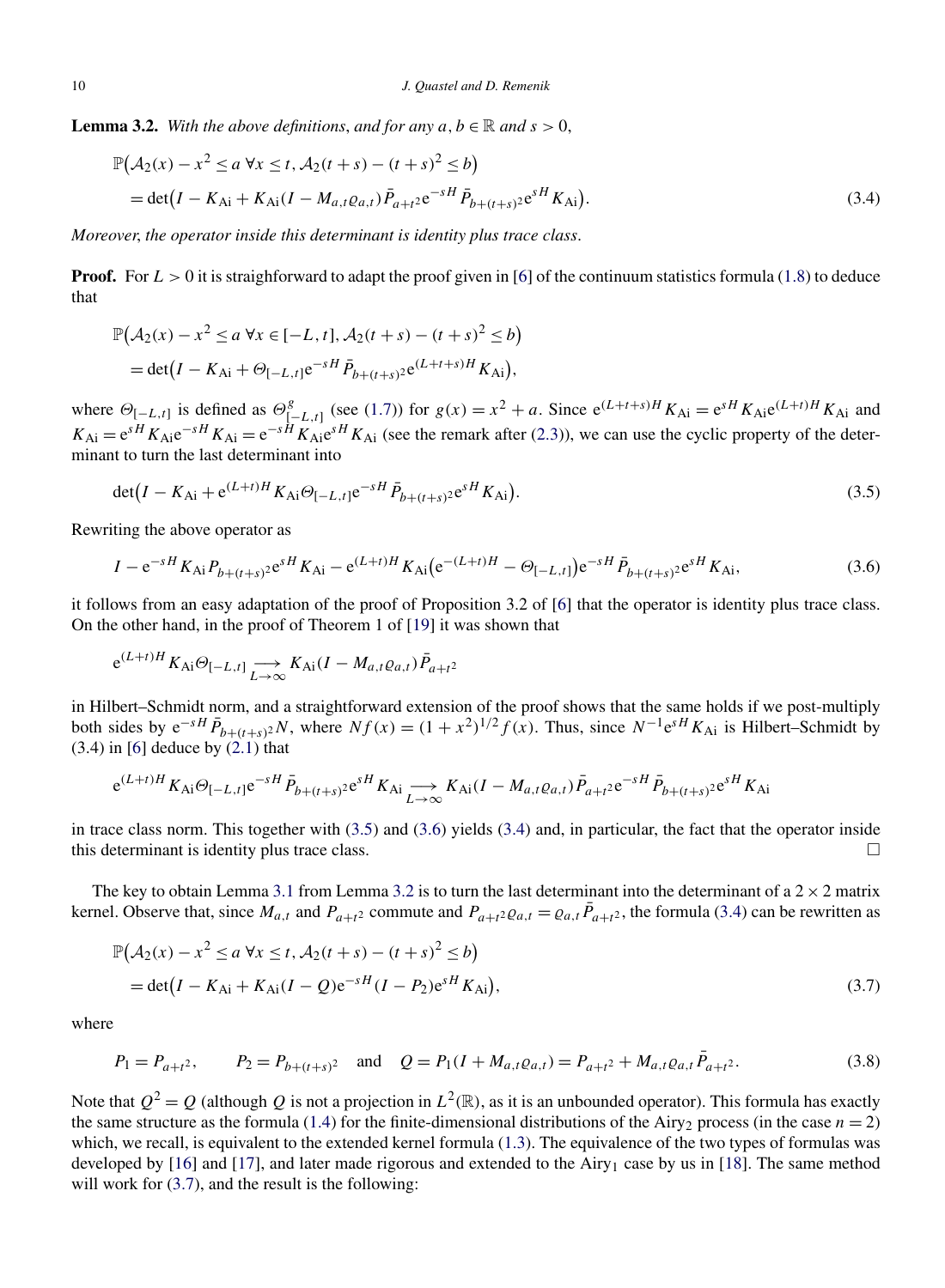<span id="page-10-0"></span>**Proposition 3.3.** *With the notation introduced above*,

$$
\mathbb{P}(A_2(x) - x^2 \le a \forall x \le t, A_2(t+s) - (t+s)^2 \le b)
$$
  
= det  $\left(I - \Gamma \begin{bmatrix} QK_{Ai}P_1 & Qe^{-sH}(K_{Ai} - I)P_2 \ P_2\epsilon^{sH}K_{Ai}P_1 & P_2K_{Ai}P_2 \end{bmatrix} \Gamma^{-1}\right)_{L^2(\mathbb{R})^2}$ , (3.9)

*where*

$$
\Gamma = \begin{bmatrix} G & 0 \\ 0 & G \end{bmatrix} \text{ with } Gf(x) = e^{-2tx} \varphi^{-1}(x) f(x) \text{ and } \varphi(x) = (1 + x^2)^{1/2}.
$$

*In particular*, *the operator above is identity plus trace class*.

The conjugation by *Γ* is needed to make the operator trace class. Note that there is a slight difference between this formula and the ones for the Airy<sub>1</sub> and Airy<sub>2</sub> processes: the formula is not written in the most symmetric way, as the first column in the brackets is post-multiplied by  $P_1$  instead of  $Q$ . Formally there is no difference, because since  $Q^2 = Q$  one can pre-multiply the whole matrix by  $\begin{bmatrix} Q \\ Q \end{bmatrix}$  $\boldsymbol{0}$  $\binom{0}{Q}$  and then use the cyclic property of the determinant to turn this into a post-factor of  $P_1Q = Q$  for the first column. But this form of the formula will turn out to be better for obtaining the desired bounds in Lemma [3.4.](#page-12-0)

The proof of Proposition 3.3 follows the steps of the proofs in [\[17,18\]](#page-16-0), but given the slight difference noted above, and since it is short and easy to present in the two-dimensional case, we include the details.

**Proof of Proposition 3.3.** We remark that all the manipulations performed on Fredholm determinants below rely on knowing that the operators inside each of them are identity plus trace class (see the proof of Theorem 1 of [\[18\]](#page-16-0) for more details), but this can be seen in each case from Lemma [3.2](#page-9-0) and Lemma [3.4](#page-12-0) and similar estimates.

Let *D* denote the determinant in (3.9). The operator inside it can be factored as

$$
\begin{bmatrix} I & GQe^{-sH}P_2G^{-1} \ 0 & I \end{bmatrix}
$$

$$
\cdot \left( I - \Gamma \left[ \frac{QK_{Ai}P_1 - Qe^{-sH}P_2e^{sH}K_{Ai}P_1}{P_2e^{sH}K_{Ai}P_1} \frac{Qe^{-sH}K_{Ai}P_2 - Qe^{-sH}P_2K_{Ai}P_2}{P_2K_{Ai}P_2} \right] \Gamma^{-1} \right).
$$

Note that the determinant of the first matrix on the right side above is 1, so *D* equals

$$
\det \left( I - \Gamma \left[ \frac{Q K_{Ai} P_1 - Q e^{-sH} P_2 e^{sH} K_{Ai} P_1}{P_2 e^{sH} K_{Ai} P_1} \right. \left. \right. \left. \right. Q e^{-sH} K_{Ai} P_2 - Q e^{-sH} P_2 K_{Ai} P_2 \right] \Gamma^{-1} \right)_{L^2(\mathbb{R})^2}
$$
\n
$$
= \det \left( I - \Gamma \left[ \frac{Q K_{Ai} - Q e^{-sH} P_2 e^{sH} K_{Ai}}{P_2 e^{sH} K_{Ai}} \right] \left[ \begin{array}{cc} P_1 & e^{-sH} P_2 \\ 0 & 0 \end{array} \right] \Gamma^{-1} \right)_{L^2(\mathbb{R})^2}.
$$

Since *K*Ai is a projection we may pre-multiply each entry in the second bracket by *K*Ai and then use the cyclic property of the determinant to get

$$
D = \det \left( I - \begin{bmatrix} K_{Ai} P_1 & K_{Ai} e^{-sH} P_2 \\ 0 & 0 \end{bmatrix} \begin{bmatrix} Q K_{Ai} - Q e^{-sH} P_2 e^{sH} K_{Ai} & 0 \\ P_2 e^{sH} K_{Ai} & 0 \end{bmatrix} \right)_{L^2(\mathbb{R})^2}
$$
  
= 
$$
\det \left( I - \begin{bmatrix} K_{Ai} Q K_{Ai} - K_{Ai} Q e^{-sH} P_2 e^{sH} K_{Ai} + e^{-sH} K_{Ai} P_2 e^{sH} K_{Ai} & 0 \\ 0 & 0 \end{bmatrix} \right)_{L^2(\mathbb{R})^2}
$$
  
= 
$$
\det (I - K_{Ai} Q K_{Ai} + K_{Ai} Q e^{-sH} P_2 e^{sH} K_{Ai} - e^{-sH} K_{Ai} P_2 e^{sH} K_{Ai} )_{L^2(\mathbb{R})}.
$$

This last determinant equals the one on the right side of  $(3.7)$ , and the result follows.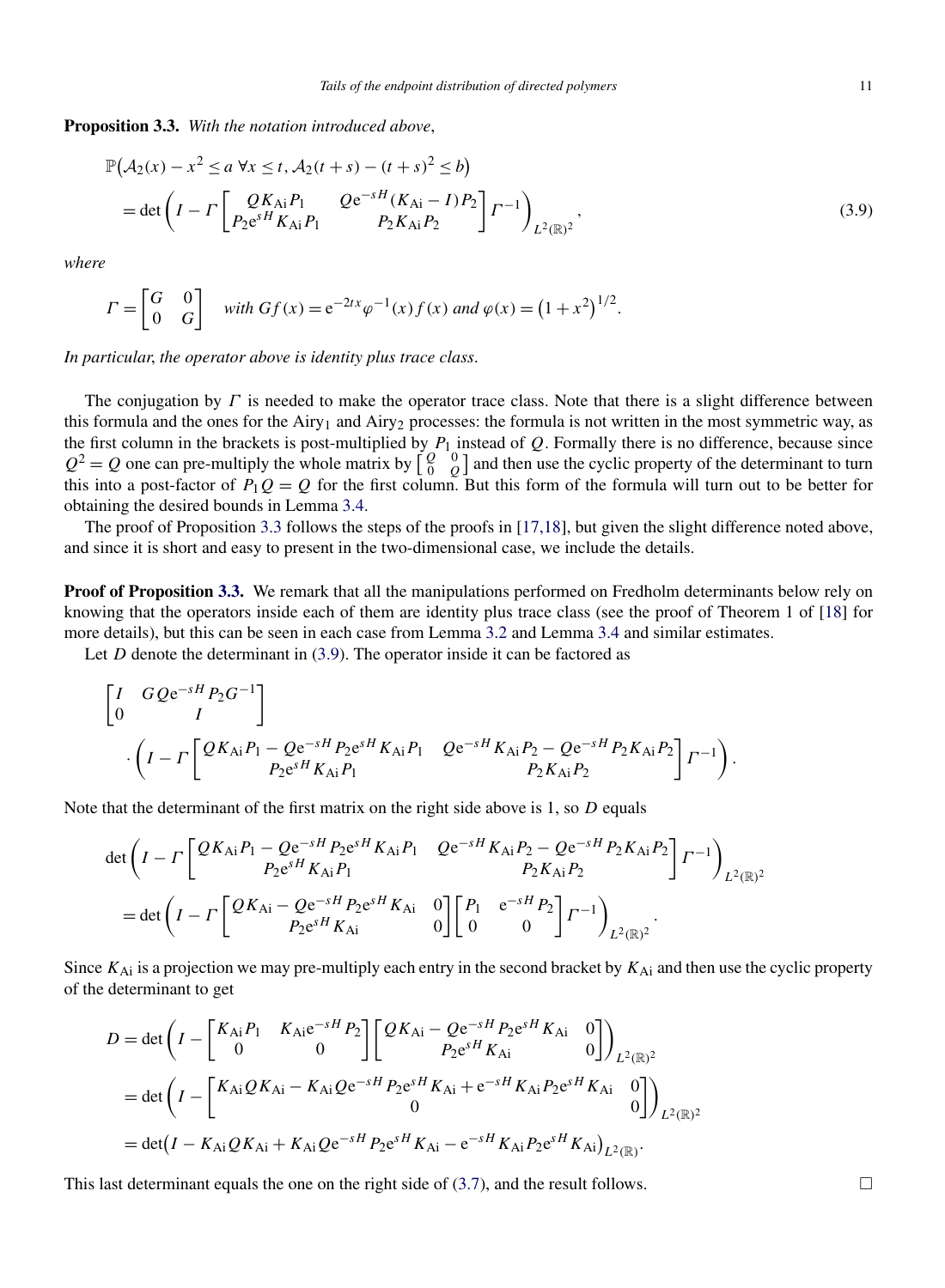<span id="page-11-0"></span>The  $2 \times 2$  matrix kernel formula is useful because it will allow us to extract easily the first two factors in the bound given in Lemma [3.1.](#page-8-0) This idea was introduced by [\[25\]](#page-16-0), where he studied the asymptotics in *t* of  $\mathbb{P}(\mathcal{A}_2(0) \leq$  $s_1, A_2(t) \leq s_2$ .

**Proof of Lemma [3.1.](#page-8-0)** We start with the formula in Proposition [3.3,](#page-10-0) with  $a = b = \beta t^2$ , and use the idea introduced in [\[25\]](#page-16-0): factor out the two diagonal terms in the determinant and then estimate the remainder. More precisely, we write

$$
I - \Gamma \left[ \begin{array}{cc} QK_{Ai}P_{1} & Qe^{-sH}(K_{Ai}-I)P_{2} \\ P_{2}e^{sH}K_{Ai}P_{1} & P_{2}K_{Ai}P_{2} \end{array} \right] \Gamma^{-1}
$$
  
= 
$$
\left(I - \Gamma \left[ \begin{array}{cc} QK_{Ai}P_{1} & 0 \\ 0 & P_{2}K_{Ai}P_{2} \end{array} \right] \Gamma^{-1} \right)
$$

$$
\cdot \left(I - \Gamma \left[ \begin{array}{cc} 0 & (I - QK_{Ai}P_{1})^{-1}Qe^{-sH}(K_{Ai} - I)P_{2} \\ (I - P_{2}K_{Ai}P_{2})^{-1}P_{2}e^{sH}K_{Ai}P_{1} & 0 \end{array} \right] \Gamma^{-1} \right)
$$

and then recognize that the determinant of the first factor on the right side equals

$$
\det(I - GQK_{Ai}P_{1}G^{-1})\det(I - GP_{2}K_{Ai}P_{2}G^{-1})
$$
  
=  $\mathbb{P}(\mathcal{A}_{2}(x) - x^{2} \leq 0 \forall x \leq t)\mathbb{P}(\mathcal{A}_{2}(t + s) - (t + s)^{2} \leq 0).$ 

To get the last equality, observe first that  $\det(I - GP_2 K_{Ai}P_2G^{-1}) = F_{GUE}((t + s)^2)$  which is the second factor on the right side. For the first one we note that, by the cyclic property of determinants and the facts that  $K_{Ai}^2 = K_{Ai}$  and *P*1*Q* = *Q*,

$$
\det(I - GQK_{\text{Ai}}P_1G^{-1}) = \det(I - K_{\text{Ai}}QK_{\text{Ai}}) = \mathbb{P}(\mathcal{A}_2(x) - x^2 \le 0 \,\forall x \le t)
$$

by (2.9) in [\[19\]](#page-16-0). So we are left with estimating

$$
\det\left(I-\Gamma\begin{bmatrix}0&(I-QK_{\text{Ai}}P_1)^{-1}Qe^{-sH}(K_{\text{Ai}}-I)P_2\\(I-P_2K_{\text{Ai}}P_2)^{-1}P_2e^{sH}K_{\text{Ai}}P_1&0\end{bmatrix}^{-1}Qe^{-sH}(K_{\text{Ai}}-I)P_2\begin{bmatrix}P_1\\P_2\end{bmatrix}^{-1}\right)_{L^2(\mathbb{R})^2}.
$$

The last determinant equals det $(I - \widetilde{K})$ , with  $\widetilde{K} = R_{1,1}R_{1,2}R_{2,2}R_{2,1}$  and

$$
R_{1,1} = G(I - QK_{Ai}P_1)^{-1}G^{-1}, \qquad R_{1,2} = GQe^{-sH}(K_{Ai} - I)P_2,
$$
  
\n
$$
R_{2,2} = (I - P_2K_{Ai}P_2)^{-1}, \qquad R_{2,1} = P_2e^{sH}K_{Ai}P_1G^{-1}.
$$
\n(3.10)

Now  $|\det(I - \widetilde{K}) - \det(I)| \leq ||\widetilde{K}||_1 e^{1 + ||\widetilde{K}||_1} \leq ||\widetilde{K}||_1 e^{2}$  for  $||\widetilde{K}||_1 \leq 1$ , so the proof will be complete once we show that

$$
\|\widetilde{K}\|_{1} \le \frac{1}{2} e^{-2} a_{2}(t+s)^{-3} e^{(-4/3)(\beta+1)^{3/2}(t+s)^{3}}.
$$
\n(3.11)

To get this estimate we use [\(2.1\)](#page-4-0) to write

 $\|\tilde{K}\|_1 \leq \|R_{1,1}\|_1 \|R_{1,2}\|_1 \|R_{2,2}\|_1 \|R_{2,1}\|_1$ 

and use Lemma [3.4,](#page-12-0) which gives, writing  $\sigma = 1 + \beta$ ,

$$
\|\widetilde{K}\|_{1} \leq c s^{-3/2} t^{1/2} \left(t^{2} + s^{2}\right)^{3/2} e^{(-2/3)(\sigma t^{2} + 2ts + s^{2})^{3/2} - (2/3)\sigma^{3/2} t^{3} - s(\sigma t^{2} + 2ts + s^{2})}.
$$

Now taking  $s = \alpha t$  we get

$$
\|\widetilde{K}\|_{1} \leq c\alpha^{-3/2} \big(1+\alpha^{2}\big)^{3/2} t^{2} e^{(-4/3)(1+\alpha)^{3} \sigma^{3/2} t^{3} - h_{\sigma}(\alpha)t^{3}},
$$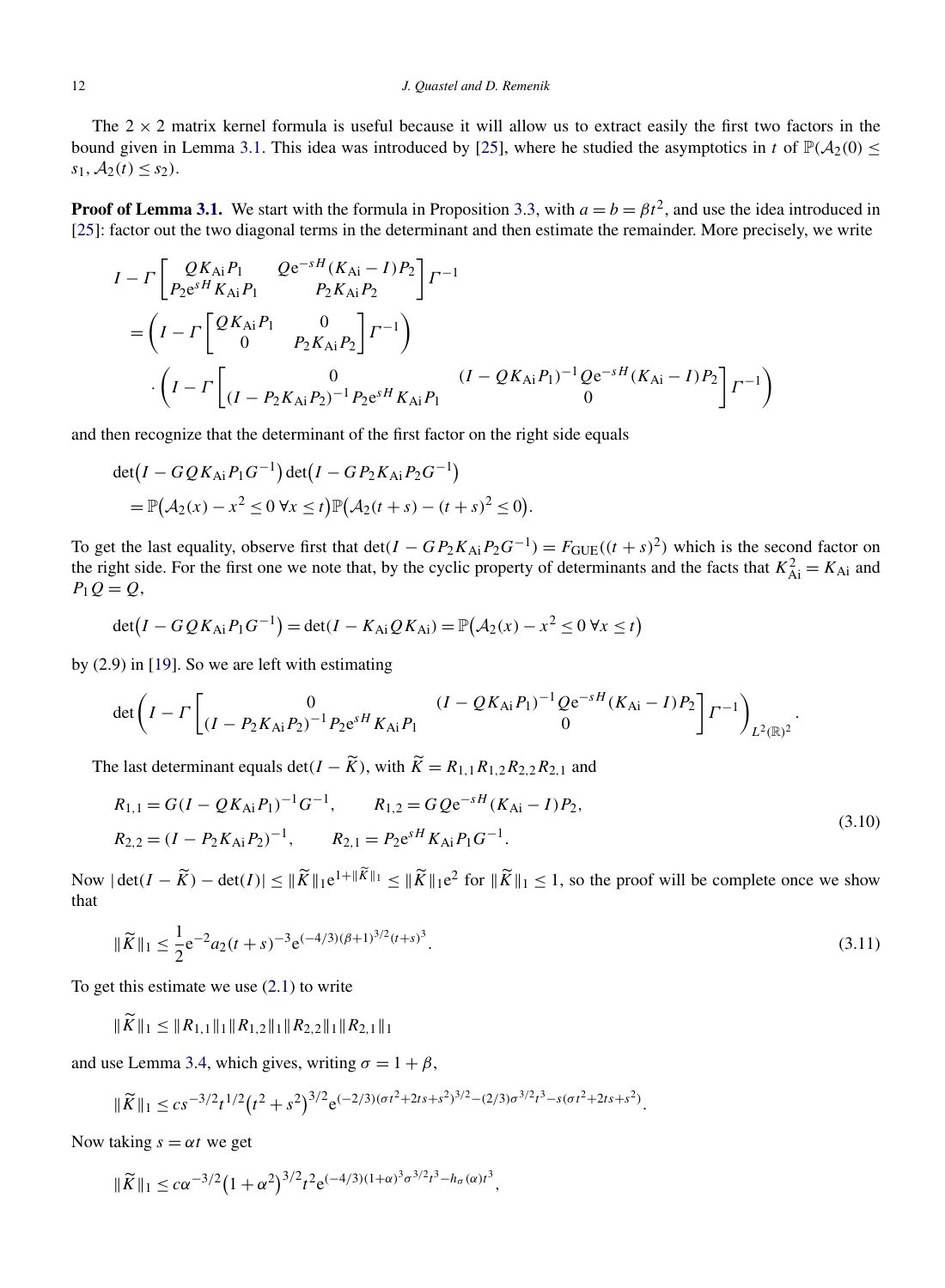<span id="page-12-0"></span>where  $h_{\sigma}(\alpha) = \frac{2}{3}\sigma^{3/2} + \alpha(\sigma + 2\alpha + \alpha^2) - \frac{2}{3}(\sigma + 2\alpha + \alpha^2)^{3/2}$ . Observe that for fixed  $\sigma = \beta + 1 > 4$  we have  $h_{\sigma}(0) = 0$ and  $h'_\sigma(0) > 0$ , which implies that  $h_\sigma(\alpha) > 0$  for small enough  $\alpha$ . Therefore [\(3.11\)](#page-11-0) holds for small enough  $\alpha$  and large enough  $t$ , and the result follows.  $\Box$ 

**Lemma 3.4.** Let  $R_{1,1}$ ,  $R_{1,2}$ ,  $R_{2,2}$  and  $R_{2,1}$  be defined as in [\(3.10\)](#page-11-0). Then there is a  $c > 0$  such that if t and s are large *enough and*  $\sigma = \beta + 1 > 4$ ,

$$
||R_{1,1}||_1 \le 2,\tag{3.12a}
$$

$$
||R_{1,2}||_1 \le c s^{-1/2} t^{-1} \left(t^2 + s^2\right)^2 e^{-2\sigma t^3 - s(\sigma t^2 + 2ts + s^2)},
$$
\n(3.12b)

$$
||R_{2,2}||_1 \le 2,\tag{3.12c}
$$

$$
||R_{2,1}||_1 \le c s^{-1} t^{3/2} \left(t^2 + s^2\right)^{-1/2} e^{(-2/3)(\sigma t^2 + 2ts + s^2)^{3/2} - (2/3)\sigma^{3/2} t^3 + 2\sigma t^3}.
$$
\n(3.12d)

The proof of this result is postponed to Section [4.2.](#page-14-0)

#### **4. Estimates of operator norms**

We will use below the following well-known estimates for the Airy function (see  $(10.4.59-60)$  in [\[1\]](#page-16-0)):

$$
|\text{Ai}(x)| \le Ce^{(-2/3)x^{3/2}} \quad \text{for } x > 0, \quad |\text{Ai}(x)| \le C \quad \text{for } x \le 0.
$$
 (4.1)

We start some with some basic integral estimates involving the Airy function:

**Lemma 4.1.** *There is a*  $c > 0$  *such that for any*  $m > 0$  *and*  $\alpha, \alpha', k, t \in \mathbb{R}$  *such that if*  $\alpha > 0$  *or*  $m \ge \frac{1}{4}\alpha^2 t^2$  *we have, for large enough t*,

$$
\int_{m}^{\infty} dx x^{k} e^{-\alpha t x} Ai(x)^{2} \le ct^{2k-1} e^{-\alpha t m - (4/3)m^{3/2}}
$$

*and*

$$
\int_{m}^{\infty} dx \int_{0}^{\infty} dy x^{k} e^{-\alpha t x} Ai(x+y)^{2} e^{\alpha' y} \le ct^{2k-1} e^{-\alpha t m - (4/3)m^{3/2}}.
$$

**Proof.** Using (4.1) the first integral is bounded by

$$
c\int_{m}^{\infty} dx x^{k} e^{-\alpha t x - (4/3)x^{3/2}} = ct^{2(k+1)} \int_{mt^{-2}}^{\infty} dx x^{k} e^{-(\alpha x + (4/3)x^{3/2})t^{3}}.
$$

The exponent is maximized for  $x \ge 0$  at  $x = \frac{1}{4}\alpha^2 \le m$  if  $\alpha < 0$  and at 0 otherwise, so the first estimate follows from a simple application of Laplace's method, see Lemma 5.1 of [\[6\]](#page-16-0). The second integral is bounded in the same way after noting that Ai(*x* + *y*) ≤ *c*e<sup> $(-2/3)x^{3/2}-(2/3)y^{3/2}$  for *x*, *y* ≥ 0.  $\Box$ </sup>

#### 4.1. *Estimates used for the upper bound*

**Lemma 4.2.** *Let*  $Q_1$  *and*  $Q_2$  *be defined as in* [\(2.6\)](#page-5-0). *Then there is a c* > 0 *such that for*  $m ≥ −2t$  *and*  $t ≥ 1$  *we have* 

$$
||Q_1||_2 \le ct^{3/4}
$$
 and  $||Q_2||_2 \le ct^{3/4}$ .

**Proof.** Writing  $\tilde{x} = 2^{1/3}x$  we have

 $\overline{\phantom{a}}$ 

$$
|Q_1||_2^2 = \int_0^\infty dx \int_{-\infty}^\infty d\lambda e^{\epsilon \lambda} Ai(\tilde{x} + m + \lambda)^2 = \int_0^\infty dx e^{-\epsilon \tilde{x} - \epsilon m} \int_{-\infty}^\infty d\lambda e^{\epsilon \lambda} Ai(\lambda)^2
$$
  

$$
\le ct \int_{-\infty}^\infty d\lambda e^{\lambda/t} Ai(\lambda)^2
$$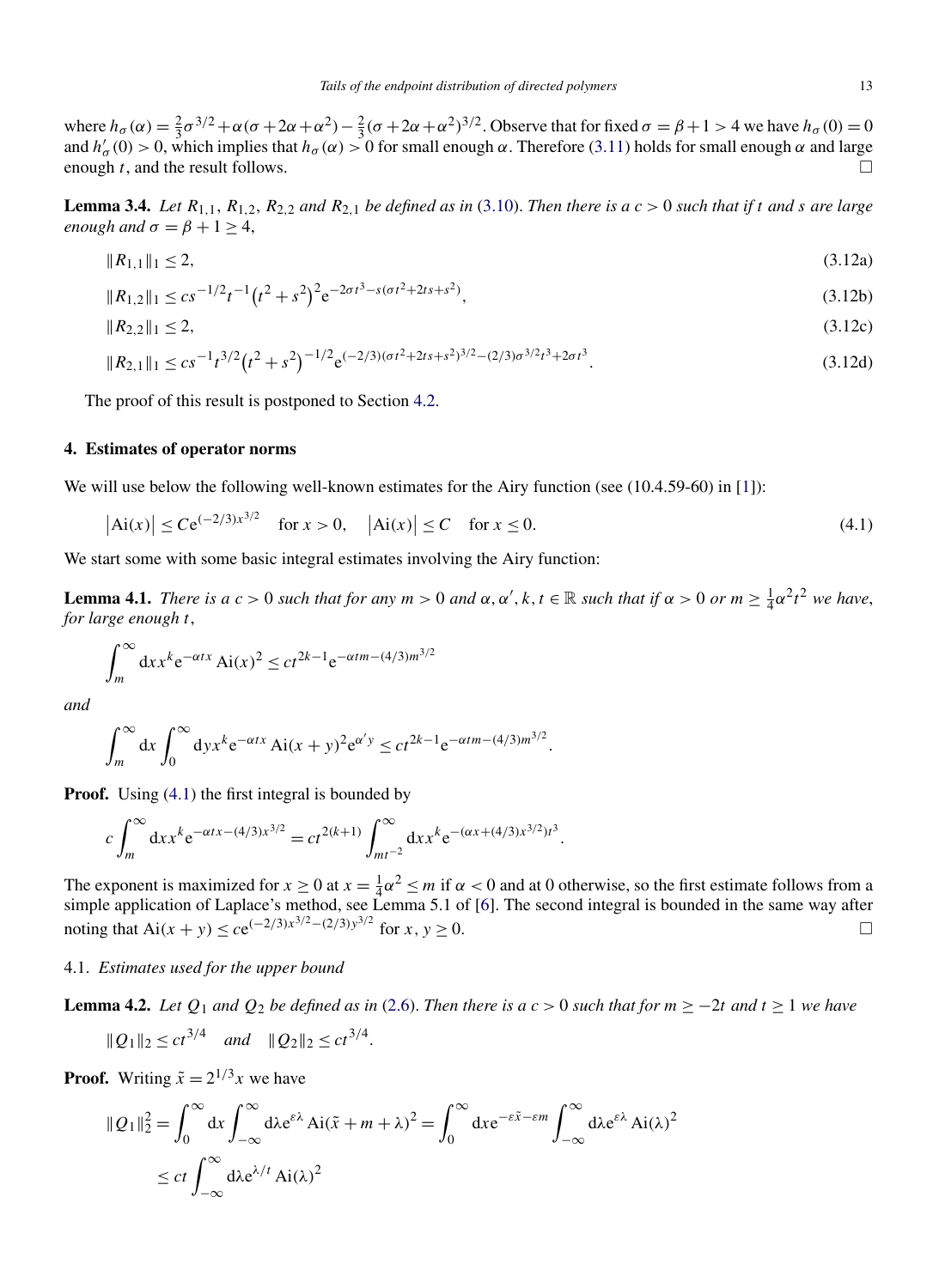<span id="page-13-0"></span>by our assumption  $m \ge -2t$  and the facts that  $\varepsilon = t^{-1}$  and  $t \ge 1$ . Using the estimate  $|\text{Ai}(\lambda)| \le c|\lambda|^{-1/4}$  as  $\lambda \to -\infty$ (see (10.4.60) in [\[1\]](#page-16-0)) and [\(4.1\)](#page-12-0) we deduce that  $||Q_1||_2^2 \le ct^{3/2}$ . The bound for  $Q_2$  is proved in exactly the same way.  $\Box$ 

**Lemma 4.3.** *For large enough*  $t > 0$  *and*  $s > t$  *we have* 

$$
\int_{-2t}^{\infty} dm \, \| P_0 \psi_{s,m} (2^{1/3} \cdot) \|_2^2 \le e^{(-4/3)s^3 + 4st}
$$

*and*

$$
\int_{-2|t|}^{\infty} dm \|P_0 \psi_{-s,m}(2^{1/3} \cdot)\|_2^2 \leq e^{(-4/3)s^3}.
$$

**Proof.** Since  $|Ai'(x)|$  satisfies the same bound [\(4.1\)](#page-12-0) as Ai(x) for  $x > 0$  (see (10.4.61) in [\[1\]](#page-16-0)) we have for  $s \ge t > 2$ and  $m \ge -2t$  that

$$
|| P_0 \psi_{s,m}(2^{1/3} \cdot)||_2^2 = \int_0^\infty dx \, 4e^{2xs} \left[ s A i(x + m + s^2) + A i'(x + m + s^2) \right]^2
$$
  
 
$$
\leq c \left(1 + s^2\right) \int_0^\infty dx \, e^{2xs - (4/3)(x + m + s^2)^{3/2}}.
$$

Integrating over  $m \ge -2t$  and scaling *m* and *x* by  $s^2$  we get

$$
\int_{-2t}^{\infty} dm \|P_0 \psi_{s,m}(2^{1/3} \cdot) \|_2^2 \le cs^6 \int_{-2ts^{-2}}^{\infty} dm \int_0^{\infty} dx e^{2xs^3 - (4/3)(x+m+1)^{3/2}s^3}
$$
  
=  $cs^6 \int_0^{\infty} dm \int_0^{\infty} dx e^{2xs^3 - (4/3)(x+m+1-2ts^{-2})^{3/2}s^3}$   
 $\le cs^6 \int_0^{\infty} dm \int_0^{\infty} dx e^{[2x - (4/3)(x+m+1)^{3/2}]s^3} e^{4ts\sqrt{x+m+1}},$ 

where in the last line we used the inequality  $\frac{4}{3}(x + m + 1 - 2ts^{-2})^{3/2} \ge \frac{4}{3}(x + m + 1)^{3/2} - 4ts^{-2}\sqrt{x + m + 1}$  for  $x > 0$ ,  $m \ge -2t$  and  $s \ge t > 2$ . The term in brackets in the first exponential in the last integral is maximized at  $x = m = 0$ , and then applying Laplace's method as in the proof of Lemma [4.1](#page-12-0) gives

$$
\int_0^\infty dm \|P_0 \psi_{s,m}(2^{1/3} \cdot)\|_2^2 \leq c s^3 e^{-(4/3)s^3 + 4ts}.
$$

This gives the first bound. The second bound is similar (and slightly simpler).

**Lemma 4.4.** Let  $\Omega_L^m$  be the operator defined in (1.6) in [\[6\]](#page-16-0) for  $m, L > 0$  (here we are making the dependence on m *explicit in the notation*). *Then there is an*  $\eta > \frac{4}{3}$  *satisfying the following*: *for fixed*  $L > 0$  *there is a*  $c > 0$  *such that for all m >* 0

$$
\|e^{LH} K_{Ai} \Omega_L^m e^{LH} K_{Ai}\|_1 \leq c e^{-\eta m^{3/2}}.
$$

**Proof.** The proof of this result can be adapted from the proof of Lemmas 5.2 and 5.3 of [\[6\]](#page-16-0). In that result it is only proved that the above norm is finite, but one can get the above estimate by carefully keeping track of the dependence in *m*. We leave the details to the reader.  $\Box$ 

 $\Box$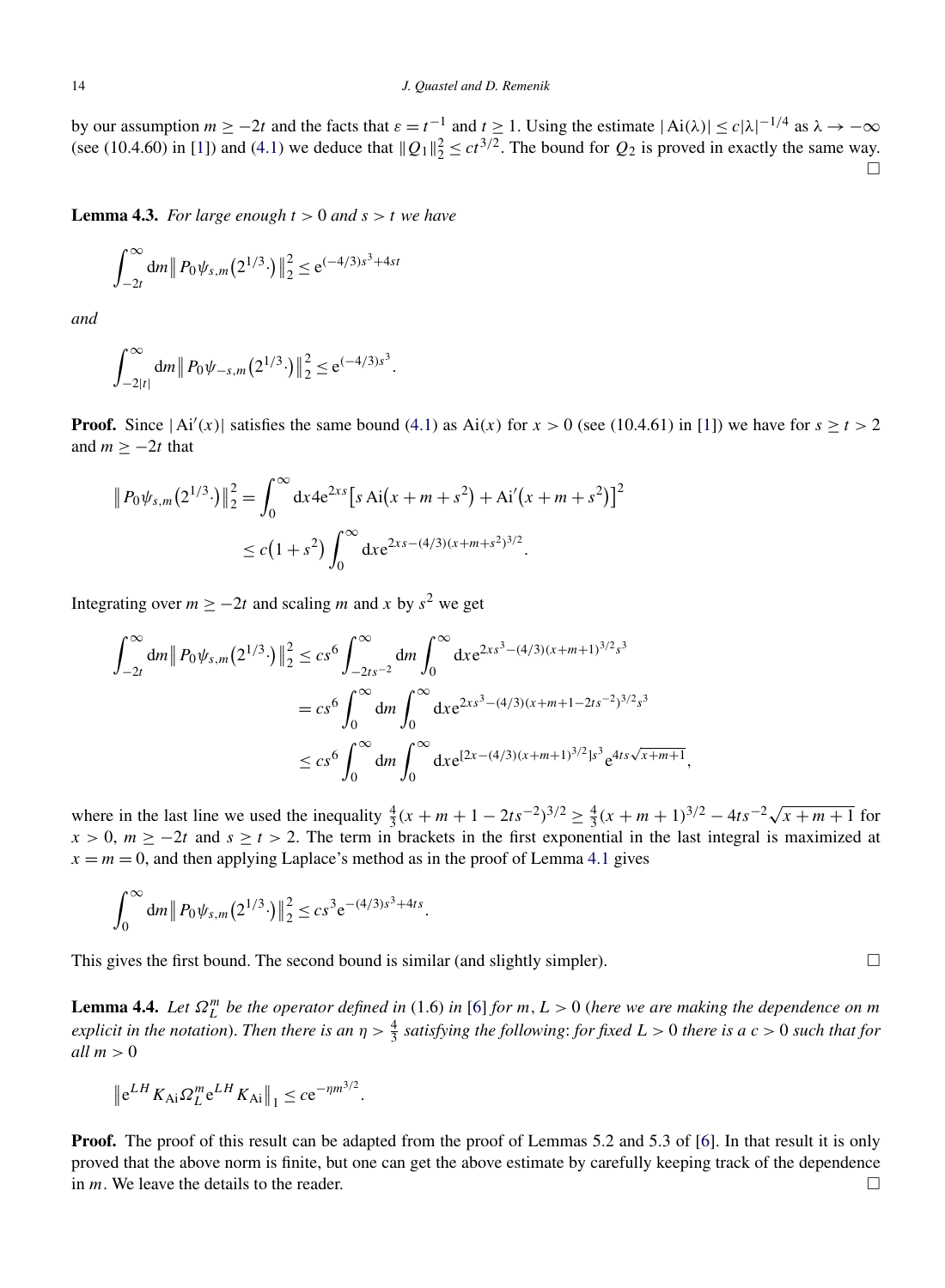#### <span id="page-14-0"></span>4.2. *Proof of Lemma* [3.4](#page-12-0)

We will use Lemma [4.1](#page-12-0) repeatedly without reference. The assumption  $\sigma = \beta + 1 > 4$  enters crucially as it ensures in each case that the hypothesis of the lemma holds. Throughout the proof we will assume that  $t \geq t_0$ , where  $t_0 > 1$ should be taken as large as needed to make the estimates work.

Recall the notation introduced in [\(3.8\)](#page-9-0). In the present case we have  $a = b = \beta t^2$ , and thus recalling that  $\sigma = 1 + \beta$ and writing  $r^2 = \sigma t^2 + 2ts + s^2$ ,  $M = M_{\beta t^2, t}$  and  $\rho = \rho_{\beta t^2, t}$  to simplify the notation, we have

$$
P_1 = P_{\sigma t^2}
$$
,  $P_2 = P_{r^2}$  and  $Q = P_1(I + M_Q)$ .

We also define the multiplication operator

$$
Nf(x) = \varphi(x)^{-1}f(x),
$$

where, as before,  $\varphi(x) = (1 + x^2)^{1/2}$ . Finally, we will use repeatedly the decomposition

$$
K_{\rm Ai}=B_0P_0B_0,
$$

where, we recall,  $B_0(x, y) = Ai(x + y)$ .

Let us start with the first estimate. Since  $Q = P_1 + P_1 M_Q$ , we have

$$
\|GQRP_1G^{-1}\|_1 \le \|GP_1B_0P_0\|_2 \|P_0B_0P_1G^{-1}\|_2 + \|GP_1M\varrho B_0P_0N\|_2 \|N^{-1}P_0B_0P_1G^{-1}\|_2.
$$
\n(4.2)

Now

$$
||GP_1B_0P_0||_2^2 = \int_{\sigma t^2}^{\infty} dx \int_0^{\infty} dy \varphi(x)^{-2} e^{-4tx} Ai(x+y)^2 \le ct^{-5} e^{-4\sigma t^3 - (4/3)\sigma^{3/2}t^3},
$$

while, recalling that  $M \varrho f(x) = e^{2t(x-\sigma t^2)} f(2\sigma t^2 - x)$ , we have

$$
||GP_1 M \varrho B_0 P_0 N||_2^2 = \int_{\sigma t^2}^{\infty} dx \int_0^{\infty} dy \varphi(x)^{-2} e^{-4\sigma t^3} Ai(2\sigma t^2 - x + y)^2 \varphi(y)^{-2}
$$
  

$$
\leq e^{-4\sigma t^3} ||Ai||_{\infty}^2 ||P_1 \varphi^{-1}||_2^2 ||\varphi^{-1}||_2^2 \leq ct^{-2} e^{-4\sigma t^3}.
$$

Similarly

$$
\|P_0B_0P_1G^{-1}\|_2^2 = \int_0^\infty dx \int_{\sigma t^2}^\infty dy \varphi(y)^2 e^{4ty} Ai(x+y)^2 \le ct^3 e^{4\sigma t^3 - (4/3)\sigma^{3/2}t^3},
$$

and one can easily see that the same estimate holds with a possibly larger constant for  $||N^{-1}P_0B_0P_1G^{-1}||_2^2$ . Putting these estimates together with (4.2) we deduce that

$$
\left\|GQRP_1G^{-1}\right\|_1 \le cte^{-(4/3)\sigma^{3/2}t^3} < \frac{1}{2}
$$

for large enough *t*, and then

$$
||R_{1,1}||_1 \leq \sum_{k\geq 0} ||(GQK_{\mathrm{Ai}}P_1G^{-1})^k||_1 \leq \sum_{k\geq 0} ||GQK_{\mathrm{Ai}}P_1G^{-1}||_1^k < 2,
$$

which gives [\(3.12a\)](#page-12-0).

We turn now to  $R_{1,2}$ . Since  $e^{-sH}(K_{Ai} - I)$  has integral kernel (in *x*, *y*) given by  $\int_{-\infty}^{0} d\lambda e^{s\lambda} Ai(x + \lambda) Ai(y + \lambda)$ (see [\(2.3\)](#page-5-0) and the paragraph around it), we may use the decomposition  $Qe^{-sH}(K_{Ai}-I)P_2 = QB_0\bar{P}_0e^{s\xi}B_0P_2$ , where  $e^{a\xi}$  is the multiplication operator defined by  $(e^{a\xi} f)(x) = e^{ax} f(x)$ , so that

$$
||R_{1,2}||_1 \le ||GQB_0\overline{P}_0N||_2||N^{-1}\overline{P}_0e^{s\xi}B_0P_2||_2.
$$
\n(4.3)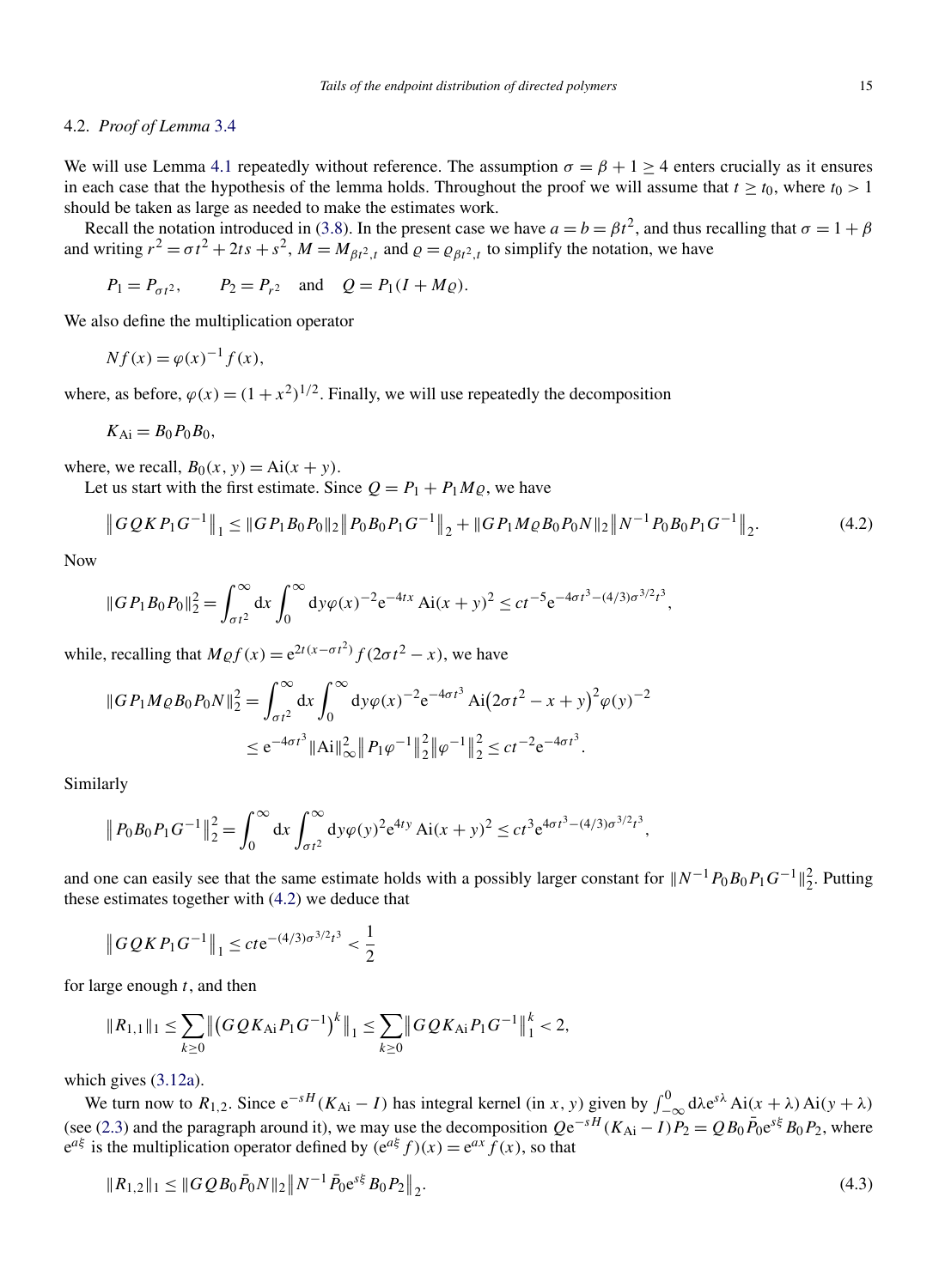Now

$$
||G P_1 B_0 \bar{P}_0 N||_2^2 = \int_{\sigma t^2}^{\infty} dx \int_{-\infty}^0 dy e^{-4tx} \varphi(x)^{-2} Ai(x+y)^2 \varphi(y)^{-2}
$$
  

$$
\leq ||Ai||_{\infty}^2 ||P_1 \varphi^{-1}||_2^2 ||\varphi^{-1}||_2^2 e^{-4\sigma t^3} \leq ct^{-2} e^{-4\sigma t^3},
$$

while

$$
||GP_1 M \varrho B_0 \bar{P}_0 N ||_2^2 = \int_{\sigma t^2}^{\infty} dx \int_{-\infty}^0 dy e^{-4\sigma t^3} \varphi(x)^{-2} Ai(2\sigma t^2 - x + y)^2 \varphi(y)^{-2} \le ct^{-2} e^{-4\sigma t^3}
$$

in a similar way. On the other hand

$$
||N^{-1} \bar{P}_0 e^{s\xi} B_0 P_2||_2^2 = \int_{-\infty}^0 dx \int_{r^2}^\infty dy \varphi(x)^2 e^{2sx} Ai(x+y)^2
$$
  
= 
$$
\int_{r^2}^\infty dy e^{-2sy} \int_{-\infty}^y dx (1 + (x-y)^2) e^{2sx} Ai(x)^2.
$$

We split the *x* integral into the regions *(*−∞*,* 0] and *(*0*, y*]. On the first one we can estimate the integral by

$$
\|\text{Ai}\|_{\infty}^2 \int_{r^2}^{\infty} \text{d}y \text{e}^{-2sy} \int_{-\infty}^0 \text{d}x \big(1 + (x - y)^2\big) \text{e}^{2sx} \le cr^4 s^{-2} \text{e}^{-2sr^2},
$$

while on the second one we estimate by

$$
c \int_{r^2}^{\infty} \mathrm{d}y \mathrm{e}^{-2sy} \int_0^y \mathrm{d}x (1 + (x - y)^2) \mathrm{e}^{-(4/3)x^{3/2} + 2sx} \leq c r^4 s^{-1} \mathrm{e}^{-2sr^2},
$$

giving

$$
||N^{-1}\bar{P}_0e^{s\xi}B_0P_2||_2^2 \leq cr^4s^{-1}e^{-2sr^2}.
$$

Putting the three bounds in [\(4.3\)](#page-14-0) gives [\(3.12b\)](#page-12-0).

For  $R_{2,2}$  we observe that  $||P_2K_{Ai}P_2||_1 \leq ||P_2B_0P_0||_2||P_0B_0P_2||_2$ , which can easily be seen to be bounded by  $\frac{1}{2}$  for large enough *t* by bounds similar to (and simpler than) those used to prove [\(3.12a\)](#page-12-0), and thus we get [\(3.12c\)](#page-12-0) in exactly the same way.

Finally, for  $R_{2,1}$  we use a similar decomposition as for  $R_{1,2}$ : using [\(2.3\)](#page-5-0) we may write

$$
\|P_2e^{sH}K_{Ai}P_1G^{-1}\|_1 \leq \|P_2B_0e^{-s\xi/2}P_0\|_2 \|P_0e^{-s\xi/2}B_0P_1G^{-1}\|_2.
$$

Now

$$
||P_2B_0e^{-s\xi/2}P_0||_2^2 = \int_{r^2}^{\infty} dx \int_0^{\infty} dy e^{-sy} Ai(x+y)^2 \le cs^{-1} r^{-1} e^{(-4/3)r^3}
$$

and

$$
\|P_0 e^{-s\xi/2} B_0 P_1 G^{-1}\|_2^2 = \int_0^\infty dx \int_{\sigma t^2}^\infty dy e^{-sx} Ai(x+y)^2 \varphi(y)^2 e^{4ty} \le cs^{-1} t^3 e^{4\sigma t^3 - (4/3)\sigma^{3/2} t^3},
$$

which gives [\(3.12d\)](#page-12-0).

#### **Acknowledgements**

The authors would like to thank the referee for a careful reading of the article. Both authors were supported by the Natural Science and Engineering Research Council of Canada, and DR was supported by a Fields-Ontario Postdoctoral Fellowship.